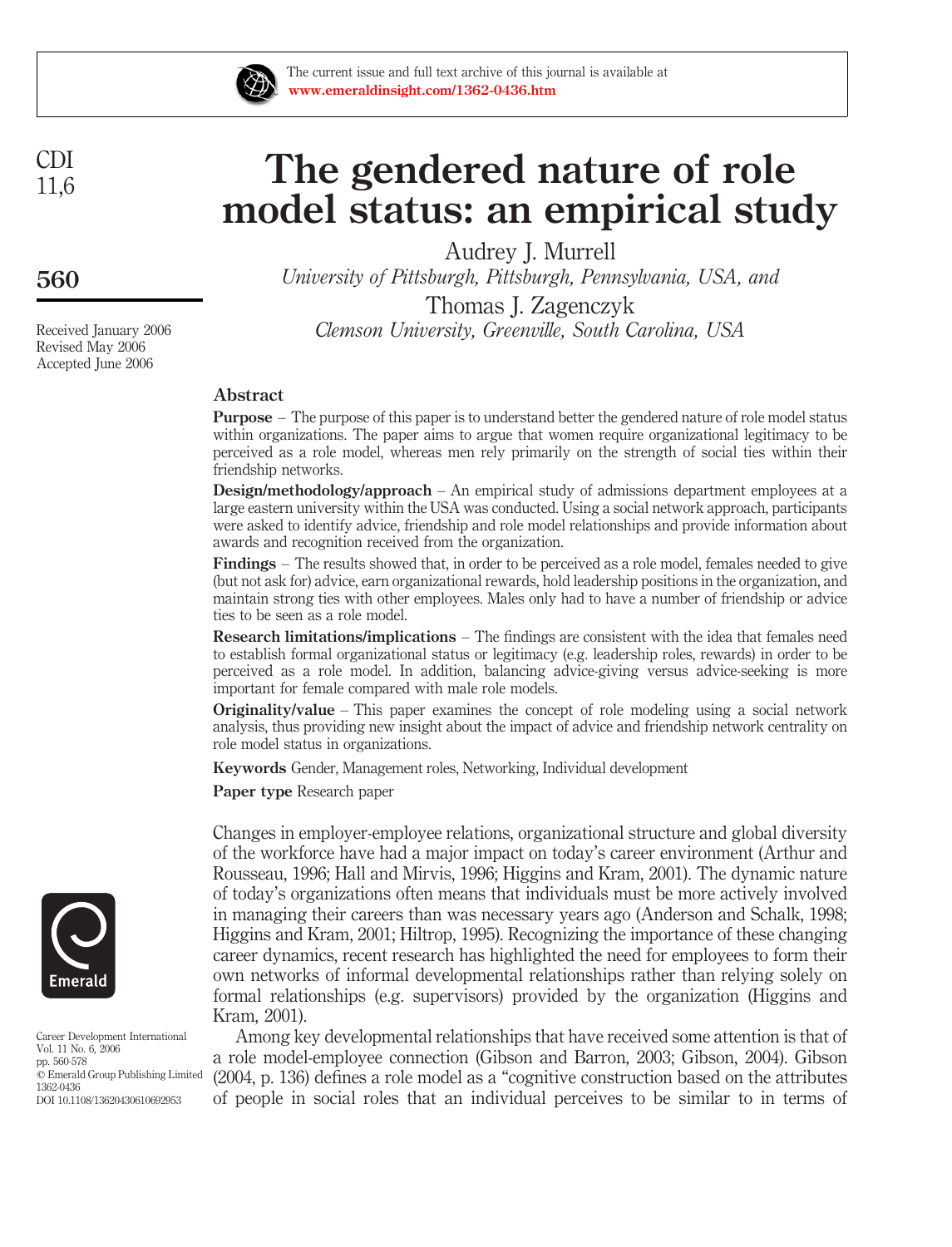attitudes, behaviors, goals, or status position to him or herself to some extent and desires to increase perceived similarity by emulating those attributes". Research by psychologists and organizational scholars suggests that having role models is important to an individual's growth and development because they serve as a source of learning, motivation, self-definition and career guidance (Erikson, 1985; Gibson, 2004; Krumboltz, 1996; Lockwood and Kunda, 1999; Schein, 1978). Gibson's definition clearly suggests that role models are people who are similar to the self and thus, the individual is able to learn from, is motivated by, and is able to define his/her sense of self by connecting with these role models.

If similarity to the self is an important aspect of role model status, then the low number of women in leadership positions within many organizations poses some important challenges for this valuable developmental relationship. Within the literature on gender in organizations, it is clearly argued that notions of leadership, success and status are gendered constructs influenced by organizational culture, gender discrimination and the skewed proportion of men relative to women in formal leadership roles within organizations (Ely, 1994; Kanter, 1977; Murrell and James, 2001). As Ragins (1997) argues, women may benefit more than men from gender-specific examples of success especially given the low number of women in leadership roles. Meyerson and Fletcher (2000) point out that organizational culture outlines an acceptable "code of conduct" that not only defines behavior, but also frequently labels favorable versus unfavorable attributes in a gender-specific way. These implicit codes of conduct define the attributes necessary for role model status that are different for men compared to women in organizations which impacts the likelihood that women will be perceived as role models. For example, Gibson and Cordova (1999) found that even when more females were present within the organization, other criteria or attributes influenced the selection of women (relative to men) as role models even among women themselves.

This raises an important question that is the focus of our research: "Are there differences in the criteria that influence whether women are seen as role models in the organization and do these criteria differ for men who are seen as role models?". In order to address this question, we draw on research from both the mentoring and social networks literatures. First, mentoring research often includes role modeling as one of the functions of this relationship (see O'Neill, 2002). Previous work demonstrates that gender influences access to and the outcomes of these developmental relationships (see Ragins, 1999; Murrell and Zagenczyk, 2006). Women who have access to mentoring (including role modeling) generally are promoted more quickly and earn higher salaries than women who do not have access to these critical relationships (Dreher and Chargois, 1998; Dreher and Cox, 1996; Giscombe et al., 2005). In addition, women are more likely to be influenced by female than male career exemplars (Lockwood, 2006). Thus, role models are important sources of instrumental and social support throughout one's career development; however the availability of female role models may be influenced by the gendered nature of how role models are defined within the specific organizational context.

Second, social networks research generally shows that women are marginalized and as a result are perceived as being less powerful and having greater difficulty in gaining access to important career or professional resources (Brass, 1985; Burt, 1998; Ibarra, 1992, 1993; Mehra et al., 1998). One of the key barriers that is frequently cited as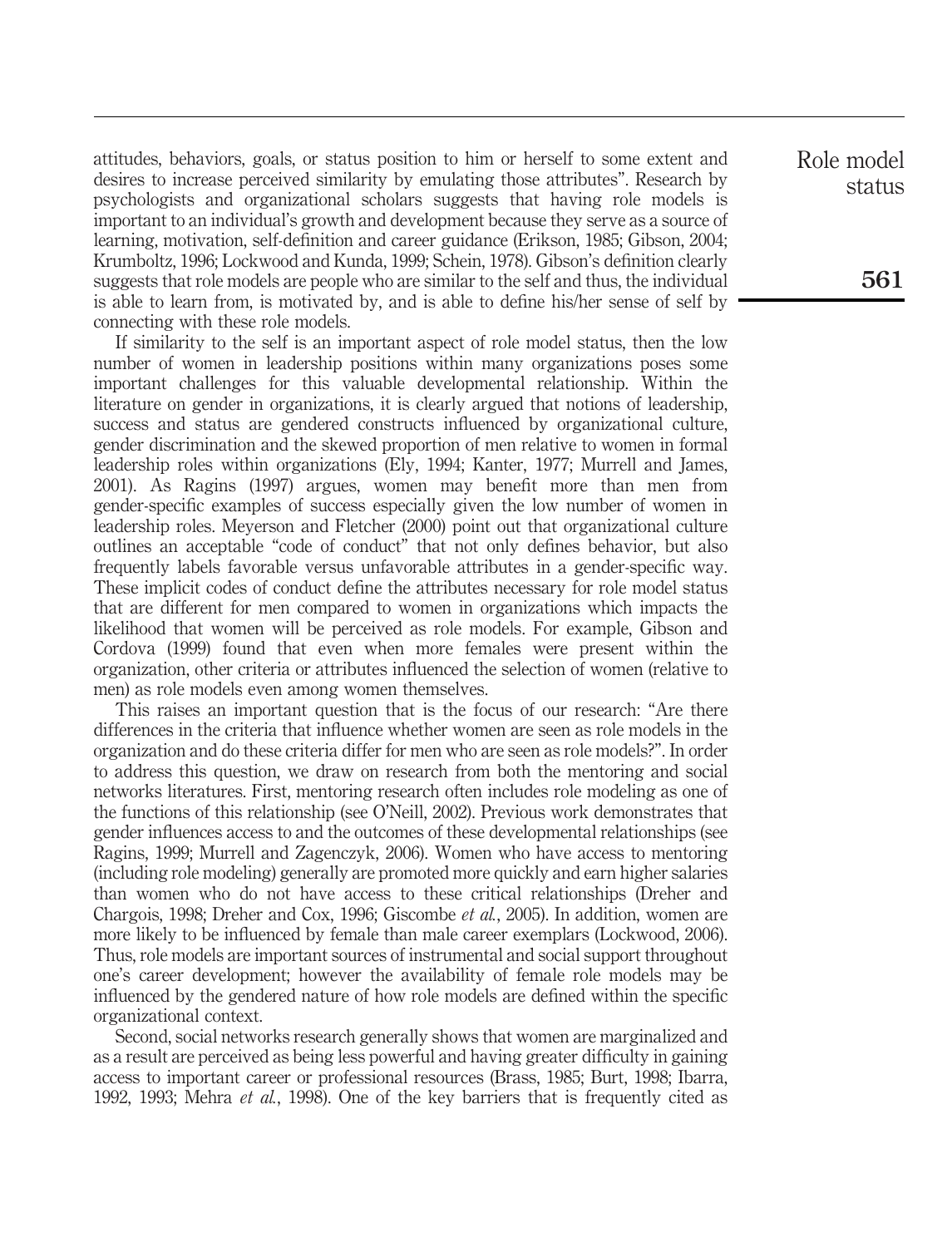blocking women's access to advancement is the lack of organizational role models (see Catalyst, 2001). This creates what some have called an "opportunity" gap that prevents women and other under-represented groups from advancing at the same rate as men (Hayes-James, 2000). In addition, Ragins (1997) argues quite convincingly that role modeling and other developmental relationships are not only about career advancement and support but are also about the sharing and distribution of power within organizations. Thus, gaining access to role models and being seen as a role model is related to issues of power, status and legitimacy, especially for women and for people of color.

Based on these lines of research, we expect that in order to be perceived as role models, women will have to do more to demonstrate their legitimacy than will men. More specifically, to be recognized as a role model, females must achieve more recognition within the formal structure of the organization as a way of validating their status as experts, top performers or leaders. To the contrary, establishing legitimacy will be less important for men, who will gain role model status through their relationships or social networks with others within the organization. This expectation is consistent with previous work that finds women feel they are left out of the informal networks within organization and thus, shut out of the "old boys network" (Giscombe et al., 2005). In order to explore the gendered nature of role model status, we utilize social network constructs and methodology, particularly centrality within both friendship and advice networks. These relationships are explored in a study of admissions department employees at a large eastern university in the USA.

#### Defining role models

Gibson (2004, p. 136) defined a role model as a "cognitive construction based on the attributes of people in social roles that an individual perceives to be similar to in terms of attitudes, behaviors, goals, or status position to him or herself to some extent and desires to increase perceived similarity by emulating those attributes". This implies that role models serve three main functions to individuals: motivation, self-definition, and learning. The motivation and self-definition component of role models draws on role identification theories. Role identification theories argue that people are attracted to others whom they believe are similar to themselves in terms of attitudes, behaviors, goals, or status, and they are motivated to make themselves similar to these individuals through observation and learning (Kohlberg, 1963). The idea of learning draws upon social learning theories, which suggest that people pay attention to role models because they may be useful in learning new tasks, skills or norms and making sense out of one's environment (Bandura, 1986).

Role models differ from traditional developmental relationships in several respects. First, role models are informally selected by organizational members themselves rather than formally assigned by the organization (Gibson, 2004). Second, a person-role model relationship does not necessarily require direct interaction between the individual and the role model. According to Gibson, role modeling can require just identification on the part of an individual who observes a model. As a result, individuals are able to benefit by observing role models who have different skills and styles while expending less time and effort. Because role models afford flexibility, efficiency, and access to a wider array of individuals with diverse skill sets (Ibarra, 1999), maintenance of role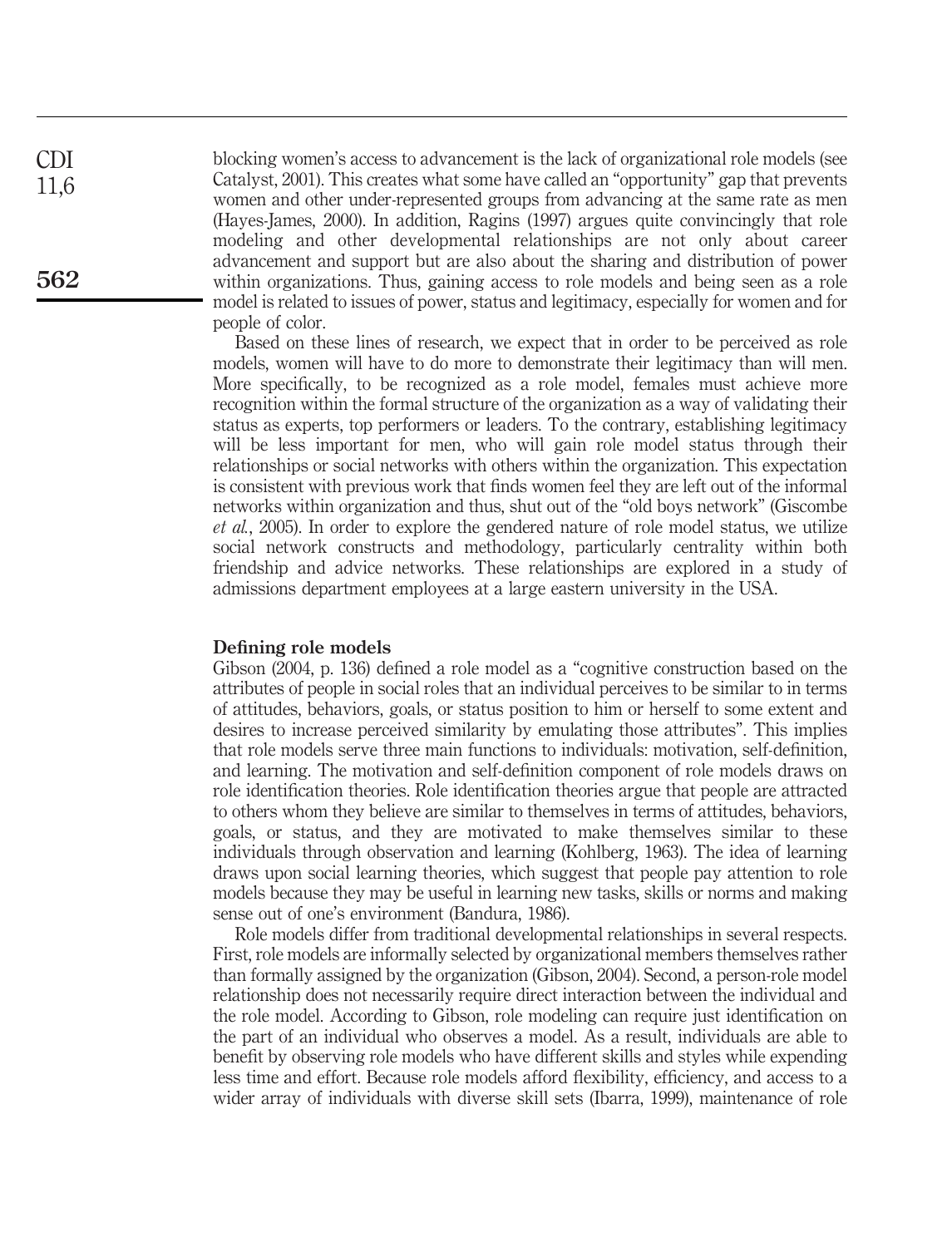model relationships may give employees a competitive edge in the changing career environment.

Indeed, an employee's career success may depend on the availability of quality role models. Because role models can impact employee motivation, self-definition, and learning, organizational researchers are beginning to treat them as an important developmental relationship. A number of experimental studies present "hypothetical" role models and examine how characteristics of the role models, such as similarity, performance level, or gender can impact individuals' likelihood of emulating them (Lockwood et al., 2004, 2002; Lockwood, and Kunda, 1997, 1999). However, Javidan et al. (1995) note that little empirical research has investigated role models in organizational settings, and as a result, little is known about what leads to an individual being perceived and accepted as a role model by others, and more importantly, how this criteria could be impacted by the gender of the individual.

While the definition of hypothetical or cognitive role models used in previous research provides an important perspective for research on career development and outcomes, our work takes a somewhat different approach. We define role models as contextual experts who provide instrumental and/or psychosocial functions as part of an individual's social network. This view of role models is quite distinct from previous work (e.g. Gibson, 2004) because it examines role models as relationships (a dynamic perspective) rather than a unidirectional cognitive representation. The issue of the gendered nature of role models, we argue later, is also context-specific and thus, depends on the pattern of relationships in organizations that varies significantly by gender.

## Role model attributes

Few organizational studies have examined the actual attributes of those individuals perceived to be role models by others and compared them to individuals in the same organization who are not considered role models. A good deal of the early work in this area focuses on students and the role of professors as academic or career role models (Basow and Howe, 1985; Erkut and Mokros, 1984; Goldstein, 1979). The question of role model attributes is important because the very definition of role models as provided by Gibson (2004) identifies this status as socially constructed and based on individual perceptions. For example, in one study of Canadian managers, Javidan et al. (1995) showed that managers' perceived effectiveness was positively associated with being considered a role model by subordinates.

Investigating consulting and law firm employees, Gibson and Cordova (1999) found that employees selected role models based on technical expertise, leadership ability, organizational and financial success, ability to balance personal and professional life, interpersonal skills, and personal traits and values. Similarly, Zagenczyk et al. (2005) found that leadership positions, in-degree advice network centrality (advice-giving), performance rewards and tenure were positively associated with being perceived as a role model by others. This suggests that a range of different attributes may drive the designation of role model status within the organization.

While some work focuses on defining the specific attributes used to confer role model status on an individual, other work examines the issue of matching between the individual and the role model as the defining feature of role model status in terms of selection and favorable versus unfavorable outcomes. Recently Lockwood (2006) Role model status

563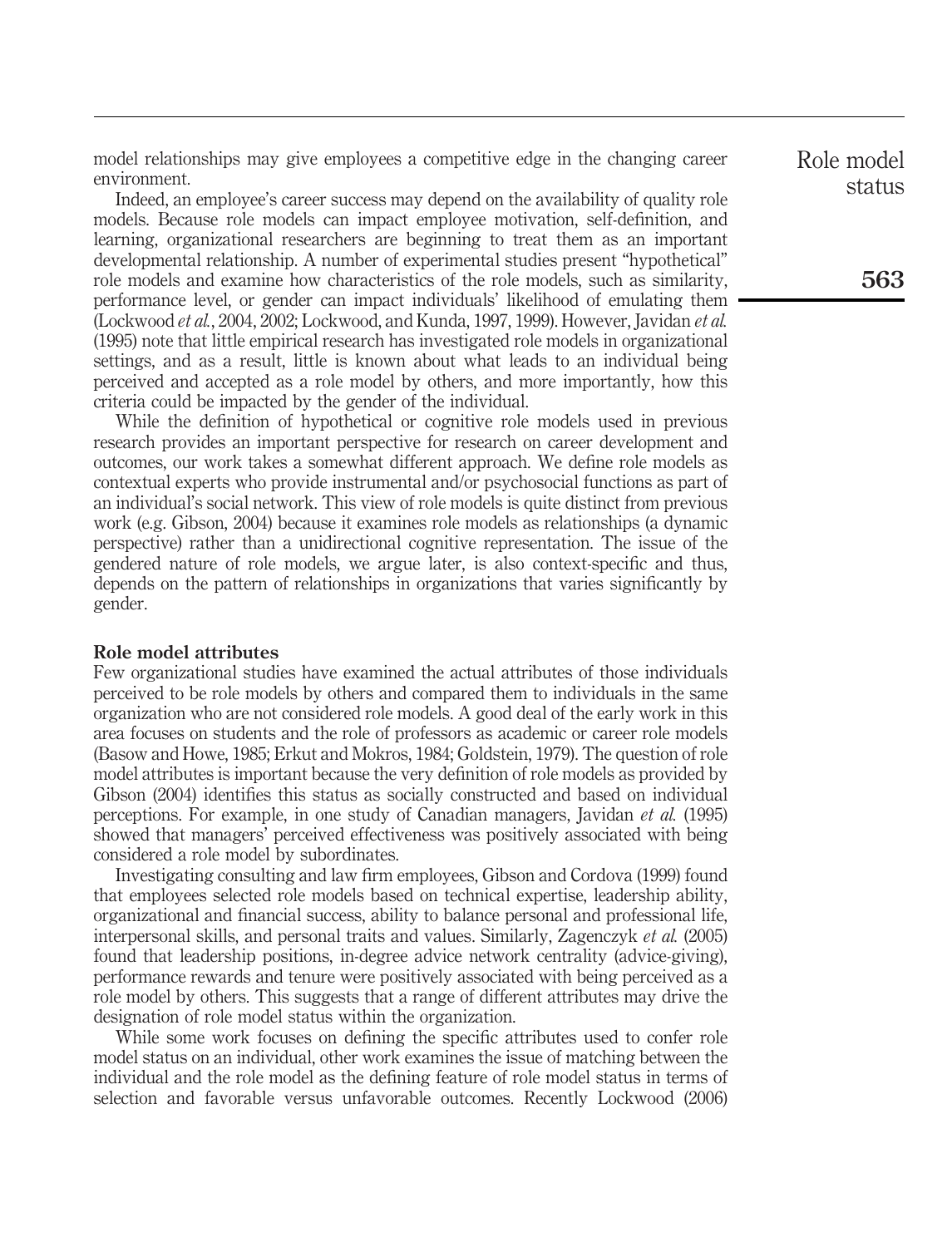examined whether matching on gender determines the impact of career role models on self-perception. Her findings suggest that gender matching may be important for women than men. This is similar to early work by Goldstein (1979), who found that female graduate students published more work if they had access to a female advisor rather than a male advisor, whereas the reverse was true for male graduate students. Work by Downing *et al.* (2005) replicated this finding among a sample of female science majors. It seems that interactions with senior female scientists help to sustain the interest of female students in their science curriculum. In addition to gender, issues such as race have been examined in terms of the match between the individual and the role model (e.g. Lockwood et al., 2005, 2004).

## Gender and role model status

CDI 11,6

564

While a number of studies have focused on attributes of role models in organizations, few empirical studies have focused on gender differences in whether or not an individual is perceived to be a role model. One example is provided by Javidan et al. (1995), who included gender in their study of managers, but found that it explained only 1 percent of the variance in whether or not an individual considered their manager to be a role model. The study by Javidan and his colleagues only examined the impact of gender in the context of the supervisor-subordinate relationship, that is, a formal type of developmental relationship. Women in this study had already achieved formal recognition within the organization (i.e. supervisor) as part of being acknowledged as a role model. However, their study did not assess the role of gender in whether or not an individual was considered to be a role model within informal relationships among peers within the same organization. Our work addresses this important gap.

While the study by Javidan *et al.* (1995) does not allow for conclusions outside of managers' role model status, Gibson and Cordova (1999) did look at coworker relationships in their study. Female role models were more likely to be described as balancing work and personal life, being hard workers, and having a positive attitude, and less likely to be described as organizationally effective, a leader, a teacher, a manager or a coach, than men were. Overall, these findings support the idea that women may be emulated for factors not directly associated with their work, but rather for personal characteristics. In addition, the study by Gibson and Cordova (1999) focused on dimensions of the individual role model, not the person-role model relationship. This latter dimension is an important potential contribution of the current work.

#### Role model status – why relationships matter

Research from the mentoring and social networks literatures offer a rationale for why the relationship between the individual and the role model is an important dimension to examine. Studies on mentoring demonstrate that the match between mentor and employee race and gender can shape the dynamics of developmental relationships (see Blake-Beard et al., in press). Material benefits such as salary and promotion are generally higher for females when they have white male mentors (Blake-Beard, 2003; Dreher and Cox, 1996; Dreher and Chargois, 1998; Giscombe et al., 2005).

Ragins' (1997) work on "diversified mentoring" explains that these relationships are comprised of mentors and protégés who have different group memberships that are related to power differences in organizations. Mentoring relationships do not occur independent of context, but instead are influenced by "macro" dynamics of power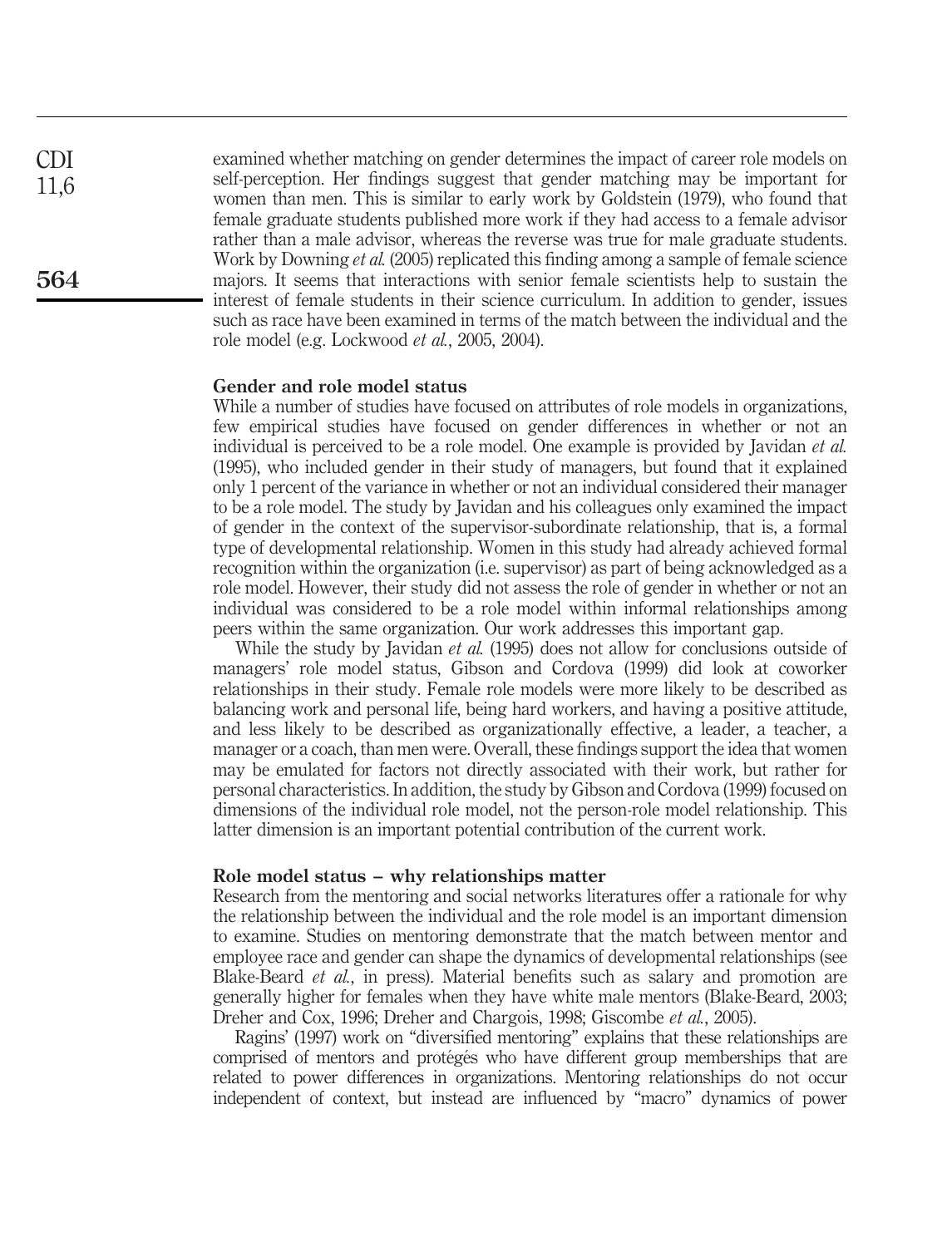relationships among groups in organizations. The influence of each party in the mentor-protégé dyad is influenced by the individual's group membership and the group's access to organizational resources. In terms of role models, this research suggests that female employees themselves may not be considered to be influential because the organizational context does not identify women as having power and/or status within the organization. The gendered nature of organizations may serve to either prevent women from being identified as role models or place on them a different (and perhaps higher) set of criteria before they are perceived as role models by their coworkers.

Continuing the reasoning offered by Ragins (1997), research on social networks offers predictions for why groups have differential access to resources and perceptions of power. Ibarra (1993) defines a social network as a specific set of relations among a defined set of persons. Social network analysis is based on the premise that the pattern of relationships among a set of actors will offer explanatory power over and above that of the attributes of the individuals or the group (Wasserman and Faust, 1994). Brass (1985) investigated the interaction patterns of women and men to explain why women have not acquired status and influence similar to men in organizations. He found that centrality in the organization's informal network was significantly related to the influence that they had in the organization, and that women were generally less central than men. Although women were aware of the importance of social networks and developed networks of their own, they still were not well integrated into the informal networks (particularly those in leadership or management positions), and thus did not receive promotions at the same rate as men.

In order to explain why women had difficulty gaining access to influential (and male-dominated) networks, Mehra et al. (1998) utilized distinctiveness theory. Distinctiveness theory argues that people identify with similar others who share characteristics that are relatively rare in the specific context. According to this theory, then, women are more likely to identify with other women, African-Americans with other African-Americans, and white males with other white males. Mehra et al. (1998) found that this resulted in white males being highly central in organizational networks because of their greater numbers, while minorities tended to be marginalized. Ibarra (1995) found a similar pattern in her comparison of minority and white managers' networks. However, in her research "high-potential" minority managers had more cross-race ties than did average-potential minority managers and thus were more central inside the informal network within the organization.

Burt's (1998) work on social networks is also quite relevant to our present discussion. He argued that women are unable to duplicate the networks of men because they lack legitimacy in the organization. In order to be successful, women need to effectively "borrow" the social network of a male sponsor who is influential in the organization. This borrowing of social power leads others to perceive that they are actually dealing indirectly with the male manager (power by proxy). In his work, women who borrowed social networks were promoted more quickly than women who attempted to develop their own networks.

#### Research hypotheses

Research on social networks and mentoring both suggest that women typically lack legitimacy and access to informal networks within the organization. As a result, they are promoted more slowly and perceived as being less powerful. Therefore, we expect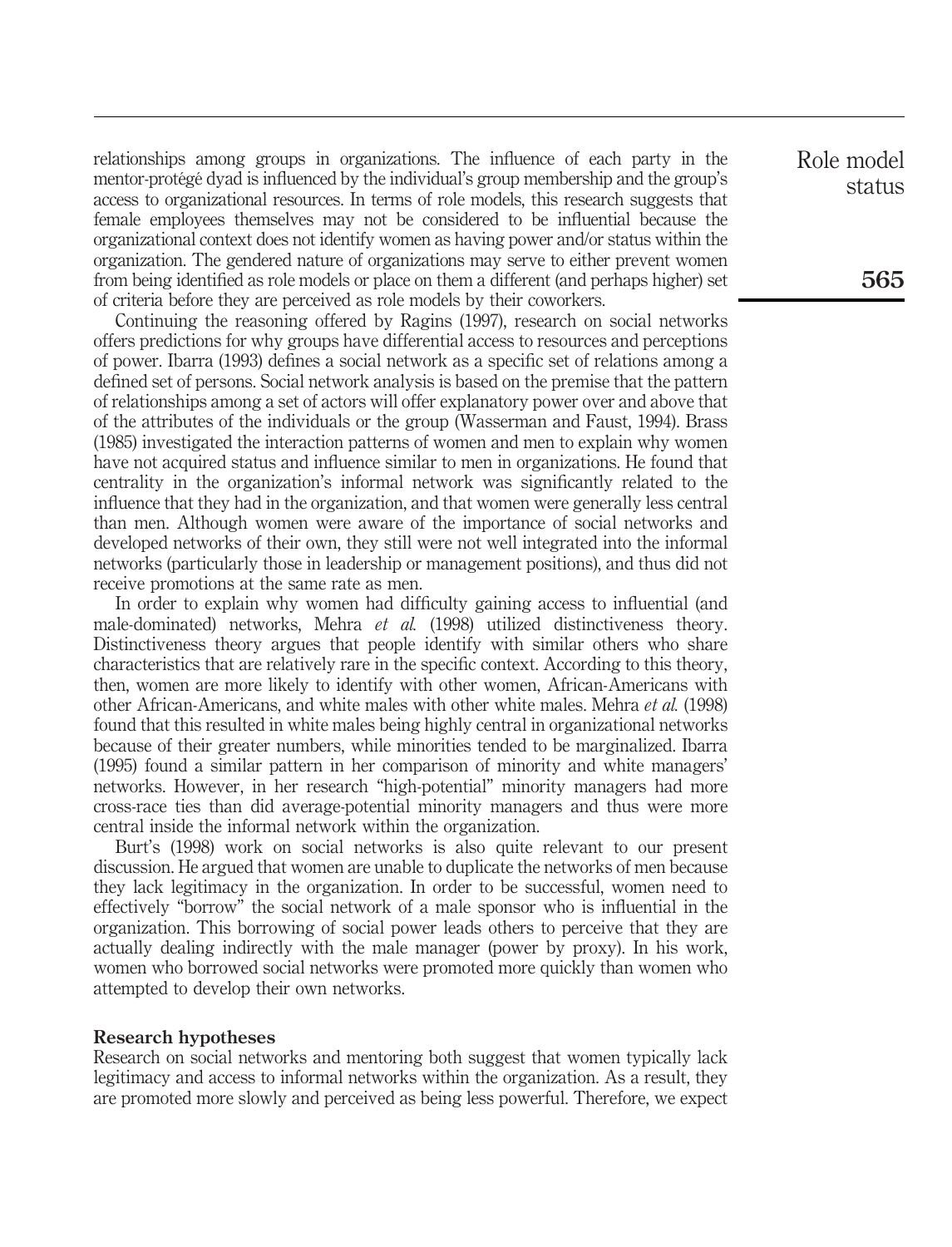that if women are to be perceived as role models, they will have to do more to demonstrate their legitimacy to others in the organization relative to men. First, to be perceived as role models, we argue that women must achieve some type of formal status within the organization. It is important for women to be perceived as legitimate organizational members in order to be considered role models by coworkers. In addition, women must also establish themselves within social networks in organizations. While it might be difficult for women to be included within interpersonal networks (e.g. friendship networks), women may gain access to advice networks because their knowledge can be useful to those within that network. Thus, we expect that women who provide advice for other employees will be considered role models because such activity signals to others that they are knowledgeable and therefore, legitimate organizational members:

H1. Female role models will be identified as a source of advice by a larger number of employees (network in-degree centrality) than female non-role models.

Advice networks are made up of relationships through which employees share information or advice related to the completion of their work (Ibarra, 1993). Employees who are more central in the advice network have more relationships with other work unit members, and thus have greater access to resources and more control over the resource acquisition process (Brass, 1984, 1985; Brass and Burkhardt, 1993). In addition, Sparrowe *et al.* (2001) found that the in-role and extra-role performance of central employees was evaluated more favorably than the performance of less-central employees. Using this logic, Zagenczyk *et al.* (2005) demonstrated that advice network in-degree centrality (advice-giving) was positively associated with being perceived as a role model. However, Zagenczyk and his colleagues did not consider gender in their research. Thus, we expect that for males, it will not matter whether advice is requested or provided however, their position within the network will be important in determining whether they are considered to be role models. Thus we offer the following hypothesis:

H2. Male role models will be considered both a source of advice for a greater number of employees and a recipient of advice from a greater number of employees (network centrality) than will male non-role models.

Friendship networks, on the other hand, are composed of close, interpersonal ties and positive amicable relationships (Jehn and Shah, 1997). Because friendship networks will generally have less to do with the work in the organization than advice ties, we do not expect that being integrated into the friendship network will make women appear to be any more or less legitimate members of the organization. Therefore, we expect that friendship network centrality among females will not be related to being perceived as a role model. However, because informal networks often benefit men more than women, we expect that being friends with other organizational members will be positively related to being perceived as a role model, but only for men. Thus, we test the following hypothesis:

H3. Male role models will have a greater number of friendship ties (network in-degree centrality) than will male non-role models.

In addition to social network characteristics, we expect that organizational rewards will be higher among role models than non-role models. Research by Ibarra (1999)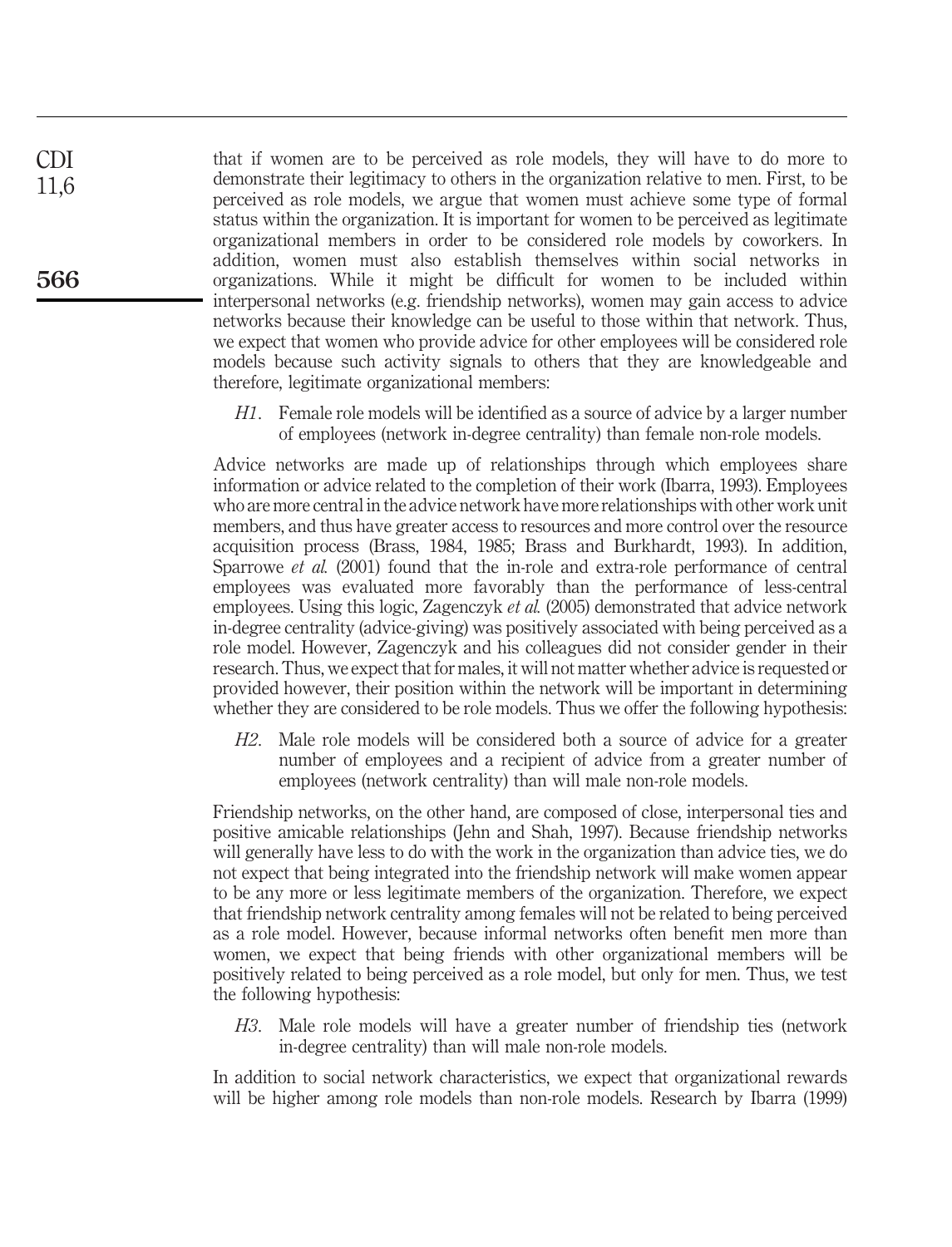suggests that role models are representations of individuals' ideal selves. To the extent that employees wish to be successful in their organization, they will look to those in organizations who are perceived as being successful and who have won performance-related rewards. Consistent with this, Gibson and Cordova (1999) showed that employees selected their role models based on organizational success. Javidan *et al.* (1995) found that managers perceived as being more effective were more likely to be considered role models by their subordinates and Zagenczyk et al. (2005) found that organizational rewards were positively related to role model status.

However, as mentioned previously, Gibson and Cordova (1999) found that females were more often considered to be role models as a result of their attitudes, their ability to balance personal and professional aspects of their lives, and their work effort. On the other hand, male role models were more frequently labeled teachers, managers or coaches. This pattern of results suggests that females will have to do more to show that they are successful in the organization than will males; thus, we expect that receiving performance-related awards will be positively related to females being perceived as role models:

H4. Female role models will have received more formal rewards or recognition from the organization than will female non-role models.

Because role models are representations of their observer's ideal selves (Ibarra, 1999), individuals who hold leadership positions in organizations are frequently regarded as role models. Bucher and Stelling (1977), Nicholson (1984), and Zagenczyk et al. (2005) demonstrated that individuals often viewed organization members with desirable organizational positions as role models. Because leadership positions are publicly recognized roles that increase the visibility of an organization member, we expect that holding leadership positions will be positively related to being perceived as a role model for both males and females:

H5. Female role models will report having held more leadership positions in the organization than female non-role models.

Within both friendship and advice networks, we examine the strength of the tie as a function of role model status. Although we do not offer a specific hypothesis concerning tie strength; rather, we explore the impact of the strength of the relationships that male and female role models have within both advice and friendship networks.

#### Methods

#### Sample and procedures

A survey investigating role models and social networks was administered to employees of a recruiting unit that is part of the admissions department at a large eastern university in the USA. The employees of this organization, mainly undergraduate students, are responsible for providing a number of services targeted at potential undergraduate students, including walking and bus tours of the campus, representation of the university on recruiting trips, and contacting applicants following admissions decisions. These student employees play an important role in giving potential applicants valuable information and insights into life at the university, and represent a highly selective group of student employees. Thus, the organization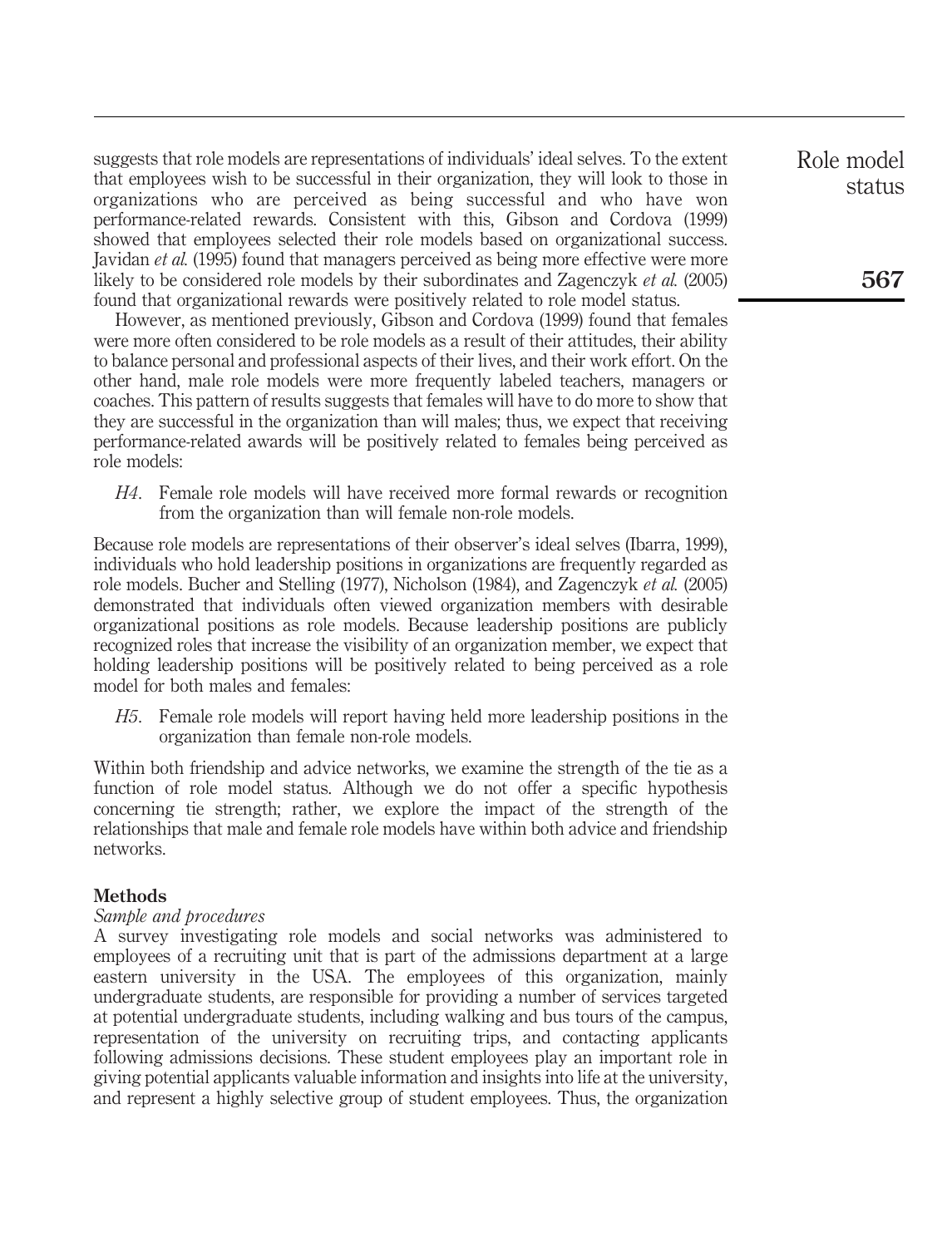requires employees of this work unit to maintain a grade point average of 2.5 or greater (on a 4.0 scale). In addition, this work unit was highly decentralized, with only one faculty advisor within the organization, and all leadership positions determined by voting among members in the organization. Therefore, employees have a great deal of responsibility in determining both the structure and the process of how the organization operates.

Data were collected during a regular meeting of the organization. Of the 138 members in the work unit, 101 were present at the meeting, and complete data were obtained from 93 employees making the response rate 67 percent. The respondents were told that the purpose of the survey was to investigate their experiences and the knowledge they had gained while performing their jobs. The employees were assured that their responses would remain confidential. The mean age of the entire sample was 20.1 years (sd  $= 1.28$ ) with a mean of 5.83 semesters of tenure (sd  $= 3.78$ ). The sample was 60.2 percent female and 80.6 percent Caucasian, 11.8 percent African-American, 5.4 percent Asian, and 2.2 percent other race/ethnicity.

The survey administered comprised two parts. The first part of the survey was designed to gather sociometric data, while the second part was designed to collect demographic data and information on organizational rewards and leadership positions held. In the sociometric portion of the survey, respondents were provided with a roster of all employees in the organization and questions concerning their relationships with each of their coworkers. In order to assist respondents in completing the sociometric portion of the survey, pictures of all organizational members were provided to each respondent. The sociometric portion of the survey was used to build a matrix of all advice and friendship ties in the organization using UCINET 6.0 software (Borgatti et al., 1999).

#### Measures

Role model status. In order to determine who employees' role models were, each employee was asked to identify employees he or she considered to be "role models". A "role model" was described as an "employee who has a high level of performance and serves as an excellent example of the goals and values of the organization." Role model status was conferred to an employee based on the number of role model nominations s/he received from his or her coworkers. In order to perform meaningful statistical analysis of the differences between role models and non-role models, we selected employees who had above-average role model status scores. a total of 30 employees exceeded the mean and were thus labeled "role models." The remaining 63 employees were labeled "non-role models." With regard to demographics, role models were 93.3 percent Caucasian, 6.7 percent African-American, and 53.3 percent female. Mean age was 20.61 years, while mean tenure was 7.6 semesters.

Advice network centrality. A matrix of all advice ties in the organization was constructed and analyzed using UCINET 6.0 software (Borgatti et al., 1999). To measure centrality, we use directed, or non-symmetric, data (Wasserman and Faust, 1994). Directed data account for the fact that relationships can be asymmetrical by recognizing that four possible relationships may exist between two actors: A and B do not have a relationship, A recognizes a relationship with B only, B recognizes a relationship with A only, or both A and B recognize that a relationship exists between them. Out-degree centrality for the advice network was defined as the total number of

568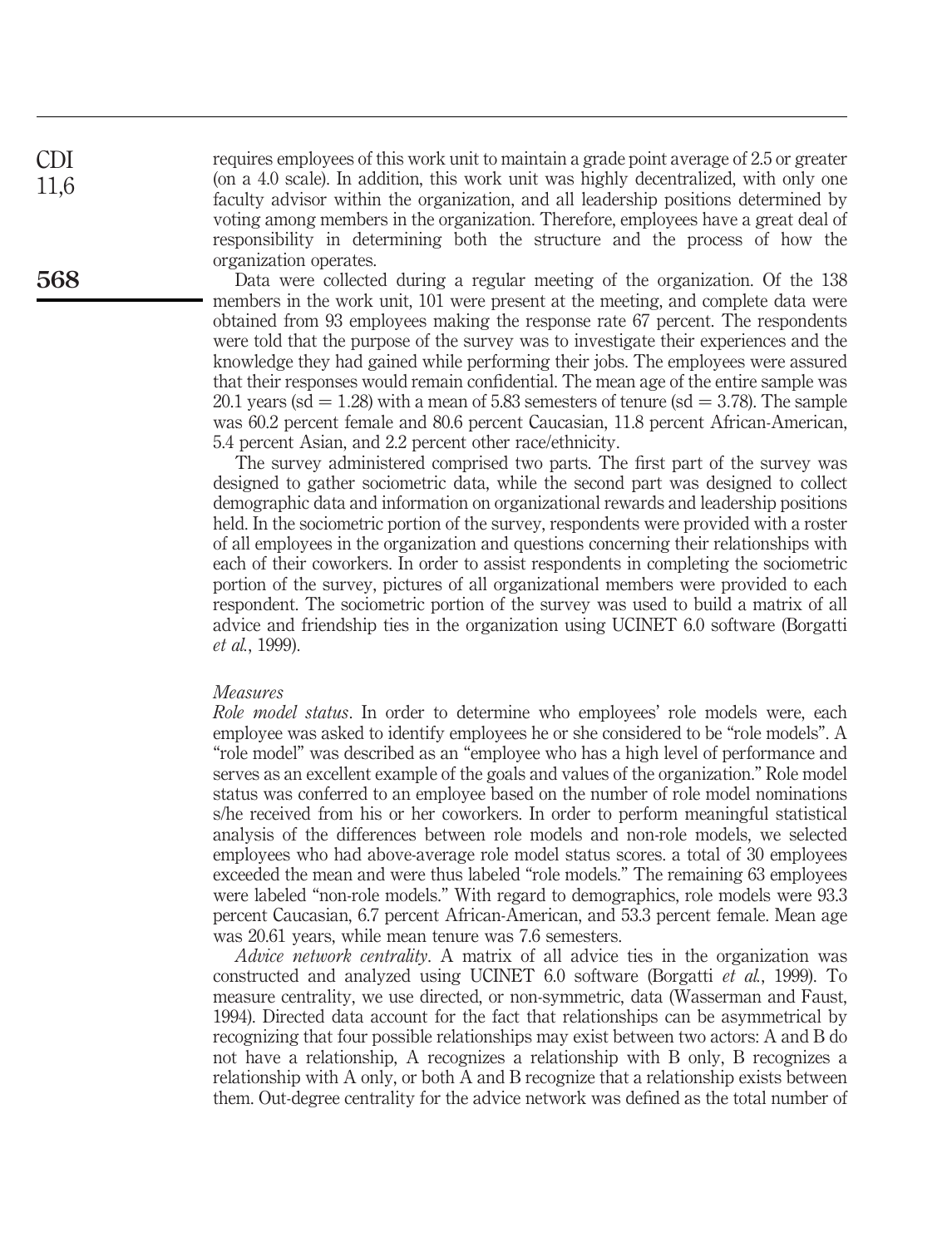other organization members that an individual identified as a source of job-related advice. Thus, an employee's out-degree centrality score was an indicator of the number of job-related advice ties that an employee reported he or she had within the organization. In-degree centrality for the advice network was defined as the total number of times that an individual was reported to be a source of job-related advice by other employees. Thus, an employee's in-degree centrality scores indicated how much advice-giving an employee engaged in. Reciprocated advice ties were those that were acknowledged by both employees.

Friendship network centrality. A matrix of all friendship ties in the organization was constructed and analyzed using UCINET 6.0 software (Borgatti et al., 1999). Friendship network centrality was defined as the total number of other work-unit members that an individual identified as individuals "who they saw both within their role in the organization and socially outside of their role in the organization." As in the measures of advice network in-degree and out-degree centrality, in-degree centrality in the friendship network corresponds to the number of times that an individual is selected as a friend by others in the organization, while friendship out-degree centrality is the number of friendships that the focal individual reports he or she has. Reciprocated friendship ties are ties that are acknowledged by both involved parties.

Organizational rewards. Employees reported performance-related rewards that they received as a member of the organization. Higher scores are representative of higher numbers of rewards received.

Tie strength. Granovetter (1973) defines tie strength as the combination of the amount of time, the emotional intensity, the intimacy (mutual confiding), and the reciprocal services that characterize the tie. Nelson (1989) utilizes frequency of contact as a measure of tie strength, arguing that this is the best and most efficient way for researchers to approximate tie strength in a study. Consistent with Nelson (1989), friendship and advice ties were considered "strong ties" when they were characterized by frequent contact (one or more interactions per week). Weak advice and friendship ties, on the other hand, were defined as ties in which employees did not have frequent contact (less than one interaction per week).

Leadership positions. Employees reported the number of leadership positions that they currently hold or have held as a member of the organization.

#### Results

In order to test the hypotheses, we directly compared male role models versus non-role models and also female role models to non-role models using analysis of variance. We used organizational rewards, number of leadership positions, in-degree advice centrality, out-degree advice centrality, friendship centrality and tie strength as the dependent measures. Results of these analyses are presented in Tables I and II.

Consistent with H1, female role models had higher levels of in-degree advice centrality than female non-role models  $(F = 43.06, p < 0.001, df = 1, 54)$ . Thus, females judged to be role models provided more advice to others than did females who were not seen as role models. Consistent with our expectations, there was no statistically significant difference in the out-degree centrality scores of female role models compared to female non-role models within advice networks  $(F = 3.35,$  $p < 0.10$ , df  $= 1, 54$ ). Thus, receiving advice within the network was not as important in defining women as role models compared to advice-giving (see Table I).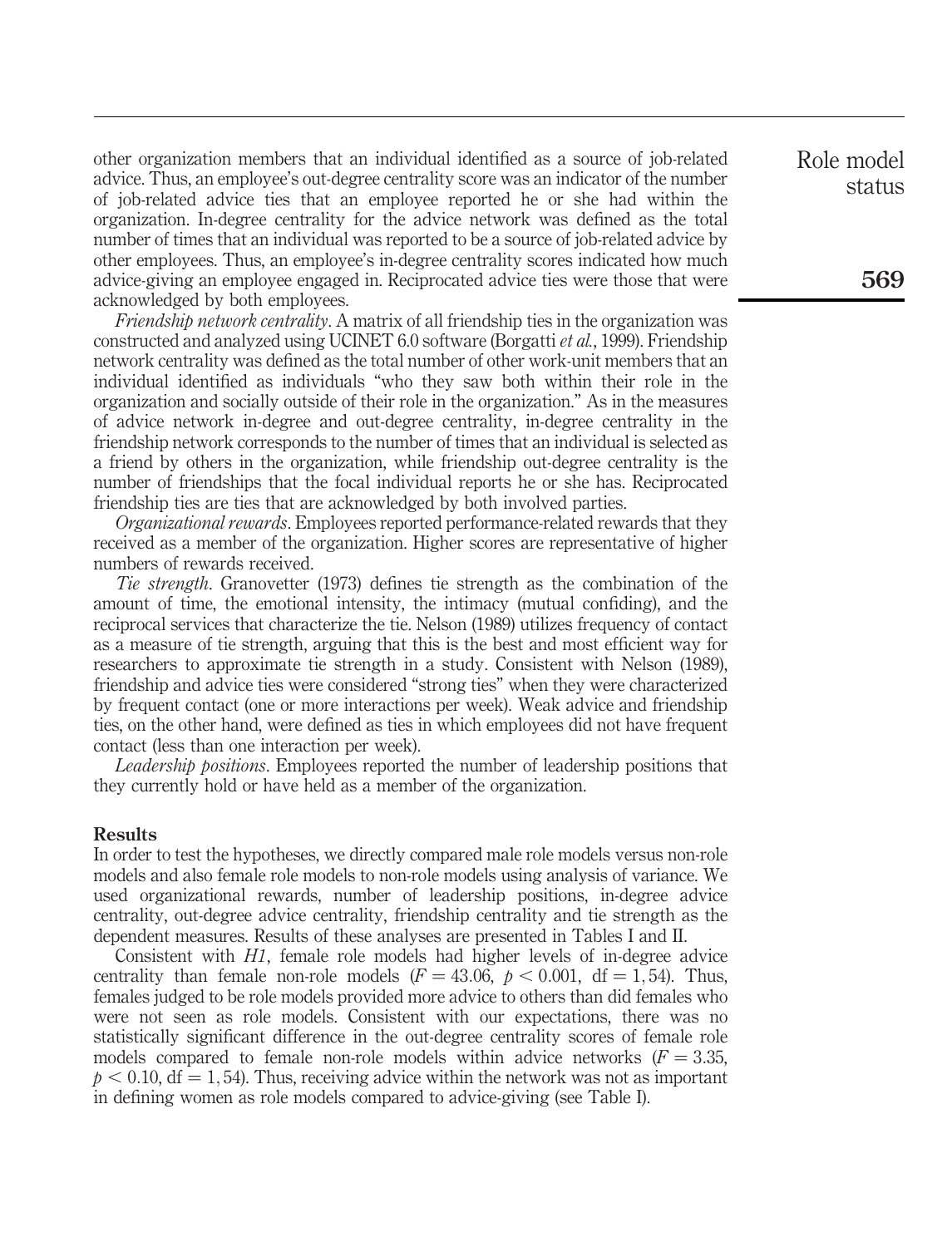On the other hand, male role models had significantly higher in-degree advice centrality scores ( $F = 34.37$ ,  $p < 0.001$ , df = 1,35) and slightly higher out-degree advice centrality scores ( $F = 3.85$ ,  $p < 0.05$ , df = 1,35) than male non-role models. For men considered to be role models, they both provided as well as received advice from peers in their social network. This finding is consistent with our second hypothesis. As we expected, males who were central in the advice network (regardless of whether they were giving or receiving advice) were more likely to be perceived as role models than men who were not central in the advice network. Thus, H2 was clearly supported. Our third hypothesis concerned the difference between male role models and male CDI 11,6 570

non-role models within the friendship network. We found strong support for H3. Male role models had higher in-degree centrality ( $F = 39.03$ ,  $p < 0.001$ , df = 1,35) within the friendship network than male non-role models (see Table II). Of importance is that we also found a marginally significant effect for the degree of reciprocal friendships ties between male role models versus male non-role models  $(F = 3.14, p < 0.10,$  $df = 1,35$ ). Thus, male role models had more reciprocal friendship ties than non-role models, indicating how important these friendship relationships were for male role models. Although not expected, these reciprocal friendship ties were also important for identifying female role models compared to female non-role models  $(F = 17.38$ ,  $p < 0.001$ , df = 1,54). Interestingly, non-reciprocal friendship ties were not

|                                         | Role models | Non-role models |
|-----------------------------------------|-------------|-----------------|
| Number of offices held                  | 0.19        | 0.00            |
| Number of awards received               | 1.25        | 0.23            |
| Friendship centrality (reciprocal ties) | 27.75       | 15.52           |
| In-degree friendship centrality         | 48.37       | 24.55           |
| Out-degree friendship centrality        | 39.37       | 28.85           |
| Total strong friendship ties            | 15.62       | 10.17           |
| Advice centrality (reciprocal ties)     | 12.43       | 4.35            |
| In-degree advice centrality             | 31.31       | 12.80           |
| Out-degree advice centrality            | 27.19       | 17.15           |
| Total strong advice ties                | 8.43        | 3.57            |

Table I. Means comparison of female role models with female non-role models

|                       |                                         | Role models | Non-role models |
|-----------------------|-----------------------------------------|-------------|-----------------|
|                       | Number of offices held                  | 0.14        | 0.00            |
|                       | Number of awards received               | 0.86        | 0.43            |
|                       | Friendship centrality (reciprocal ties) | 26.35       | 19.21           |
|                       | In-degree friendship centrality         | 48.14       | 28.91           |
|                       | Out-degree friendship centrality        | 38.50       | 33.56           |
|                       | Total strong friendship ties            | 13.64       | 13.04           |
| Table II.             | Advice centrality (reciprocal ties)     | 4.85        | 4.91            |
| Means comparison of   | In-degree advice centrality             | 29.28       | 12.34           |
| male role models with | Out-degree advice centrality            | 9.85        | 19.47           |
| male non-role models  | Total strong advice ties                | 2.57        | 3.73            |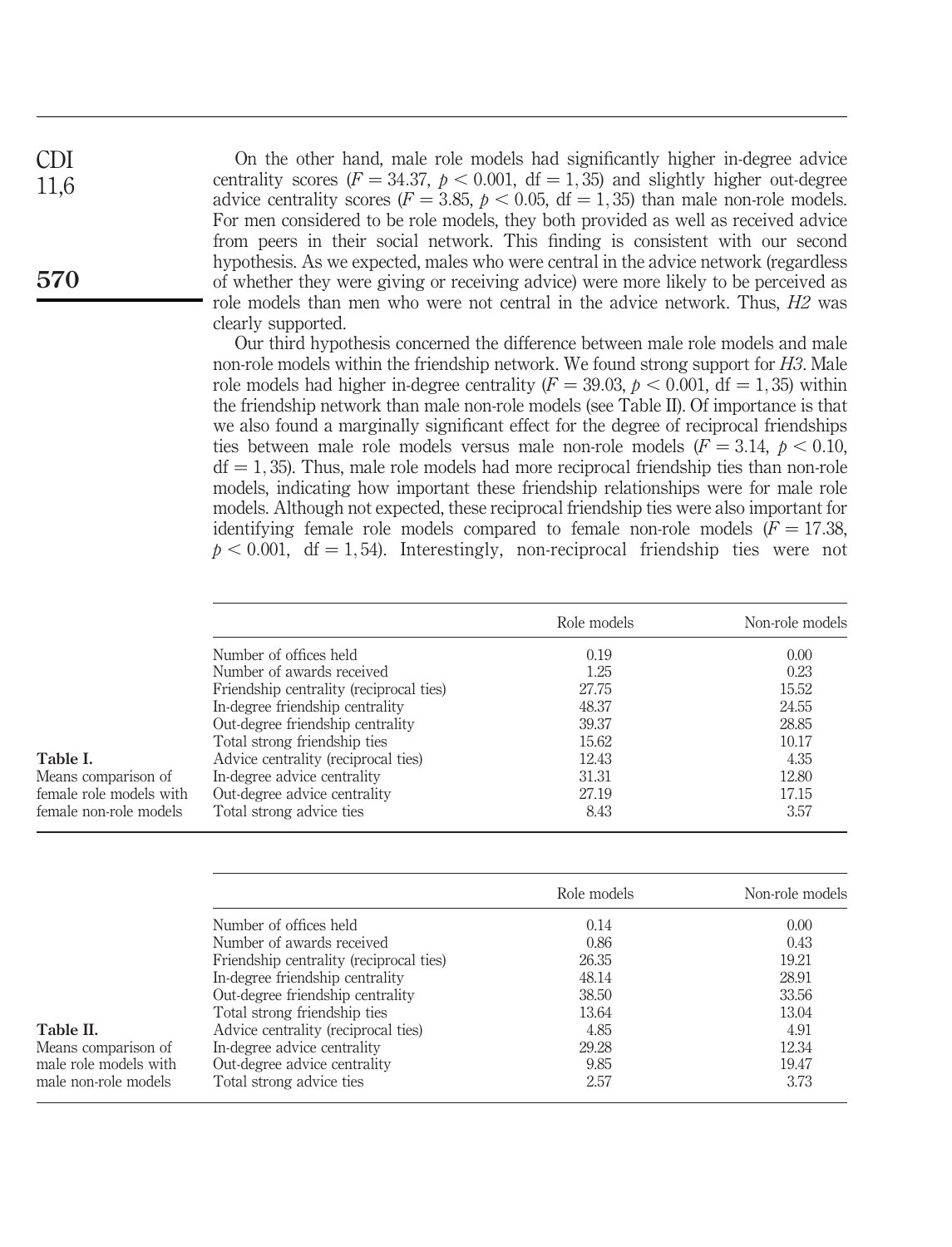significantly different between female role models and non-role models (in-degree centrality).

Our fourth hypothesis focused on whether female role models received legitimacy through formal organizational awards or recognition. As expected, female role models received more formal awards for their performance than female non-role models  $(F = 24.96, p < 0.001, df = 1, 54)$ . Thus, H4 was supported. Interestingly, there was small difference in the number of formal awards conferred to male role models compared to non-role models  $(F = 4.78, p < 0.05, df = 1, 35)$ . Thus, formal acknowledgement of knowledge or expertise appears to be more important for being perceived as a role model,especially for women compared to men (see Tables I and II).

In addition, both male  $(F = 3.63, p < 0.10, df = 1,35)$  and female  $(F = 8.90,$  $p < 0.01$ , df = 1,54) role models were more likely to have held formal positions of responsibility within the organization than male and female non-role models, respectively. However, the difference was only marginal for male role models compared to non-role models. This provides some additional support for H5.

We also examined the strength of advice and friendship ties for male and female role models compared to non-role models. For women, the total number of strong advice ties ( $F = 10.99$ ,  $p < 0.001$ , df  $= 1.54$ ) and total number of strong friendship ties  $(F = 4.83, p < 0.05, df = 1.54)$  were significantly different between role models and non-role models (see Table I). For men, the total number of strong advice ties was not significantly different between role models and non-role models ( $F = 1.12$ ,  $p = \text{ns}$ ,  $df = 1,35$ ). The difference between number of strong friendship ties also did not differ significantly between role models and non-role models for men ( $F = 0.024$ ,  $p = \text{ns}$ ,  $df = 1,35$ ). Thus, tie strength seems to be important for women's perceived role model status, but not for men. In fact, when directly comparing only male to female role models, the number of strong advice ties  $(F = 8.72, p < 0.01, df = 1, 28)$  and the number of reciprocal ties ( $F = 7.88$ ,  $p < 0.01$ , df = 1, 28) were both significant. Female role models had significantly more strong advice ties and more reciprocal ties than male role models (see Tables I and II).

#### **Discussion**

Based on social networks and mentoring research that shows that women have difficulty gaining legitimacy in organizations; our expectation was that women would have to do more than men to establish their legitimacy and be perceived as role models by their peers. In general, we found support for our expectations. First, female role models were judged by more of their peers to be sources of advice (advice in-degree centrality) than were female non-role models. However, females who reportedly received more advice from their coworkers (advice out-degree centrality) were not likely to be considered role models. In contrast, males who both gave advice to and received advice from more of their coworkers were considered role models. This finding is consistent with the idea that females are generally considered to be less legitimate in the organization than males. Females needed to show their expertise to validate themselves as role models by sharing their organizational knowledge with others. Females seeking information or advice related to their jobs were not considered role models; it seems that such advice-seeking made them appear to be less knowledgeable and therefore less legitimate members of the organization in the eyes of their peers.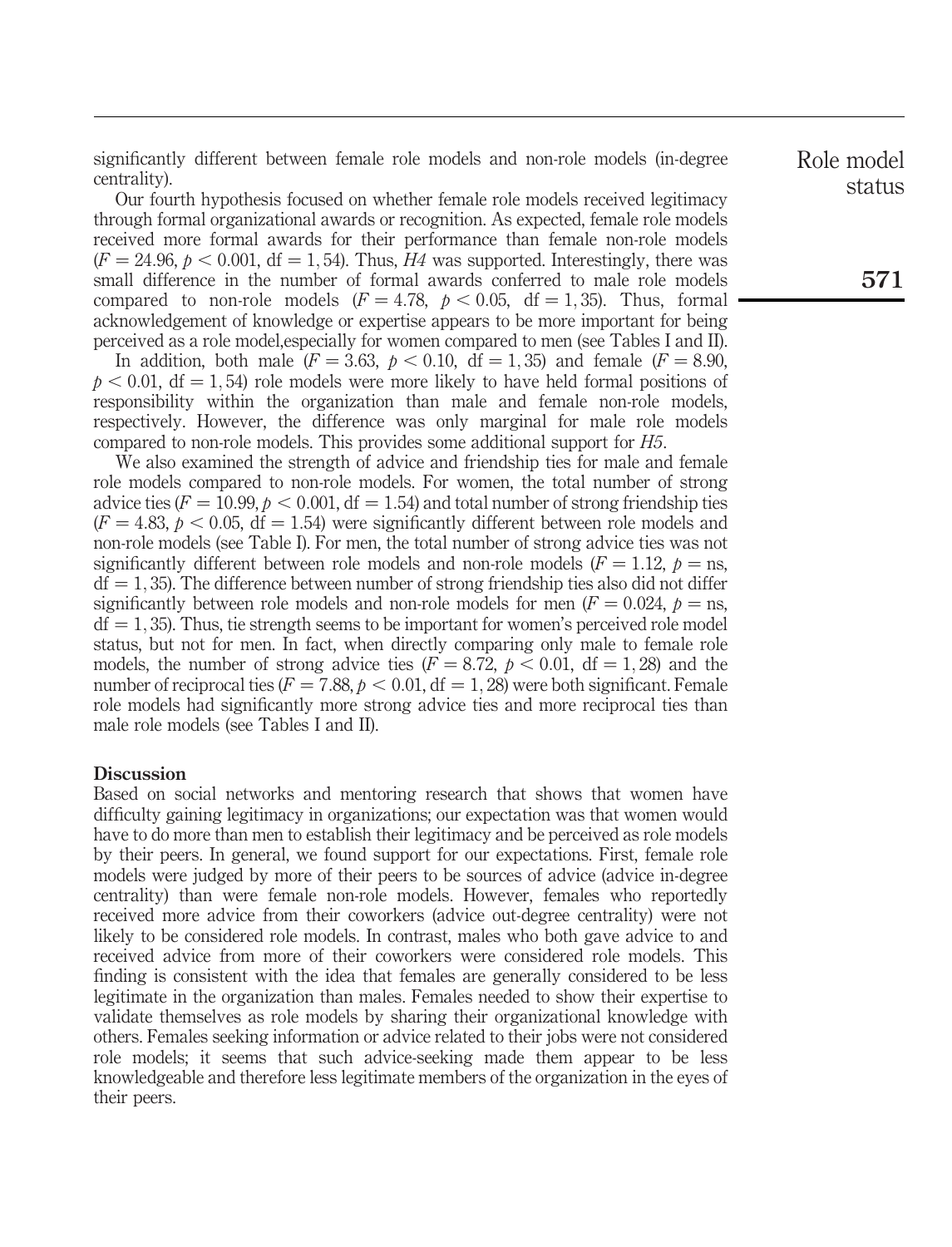Our findings concerning friendship networks were somewhat surprising. Our expectation was that friendship ties would help males, but not females, to be seen as a role model in the organization, but this was only somewhat the case. Consistent with our expectations, we found that friendship ties were important for male role models. Males considered by others to be a friend (friendship in-degree centrality) or having reciprocal friendship ties were positively related to being considered a role model. However, the number of reciprocal friendship ties for females was also significantly related to being perceived as a role model. One possible explanation for the lack of support for this hypothesis is the tendency of friendship and advice ties to overlap (Ibarra, 1993). Given that the mentoring literature generally indicates that female mentors provide greater psychosocial support than male mentors (Giscombe *et al.*, 2005), it is possible that a high degree of overlap existed between females' advice and friendship networks. Analysis of the correlation matrix revealed that advice in-degree centrality and friendship centrality among females was highly correlated  $(r = 0.527,$  $p < 0.001$ ). Overall, the results of our analysis of the relationship between friendship ties and role model status were somewhat consistent with our predictions, particularly for male role models.

We also expected that the receipt of organizational rewards would be positively associated with being considered a role model for females, as such rewards would signal their legitimacy to other organizational members. As expected, females who received organizational rewards were more likely to be considered role models than females who received fewer awards. In addition, the relationship between receiving awards and role model status was stronger among females than males, indicating that rewards were more important to being perceived as a role model for females. This supports the idea that for female role models, formal acknowledgement of knowledge or expertise is important for being perceived as a role model within the organization.

Finally, we expected that the high levels of exposure resulting from holding formal leadership positions in the organization would be significantly related to role model status for both males and females. This was true for females and suggests that holding such positions is important to female role models and lends support to our general thesis that females need to do more to establish strong organizational legitimacy. In fact, within our sample, it appears that male role models need only to have many (but not strong) friendship and advice ties to be considered role models. Neither formal leadership status nor organizational recognition was necessary for these men to be identified as role models. Thus, centrality within social networks is sufficient for role model status for men, but not for women.

In addition to these hypotheses, we examined the relationship between the strength of friendship and advice ties and role model status among males and females. Strong ties were those that were reciprocal and characterized by frequent contact, consistent with Granovetter (1973) and subsequent studies (e.g. Nelson, 1989). This analysis produced perhaps the most interesting results. The number of strong advice ties and strong friendship ties was significantly and positively associated with being perceived as a role model among females, but was not significantly associated with role model status among males. These results suggest that in order to be considered a role model, females maintain close, reciprocal relationships with their coworkers. On the other hand, males need only maintain weak ties with coworkers to be perceived as role models. From this, we can infer that females gain the legitimacy necessary to be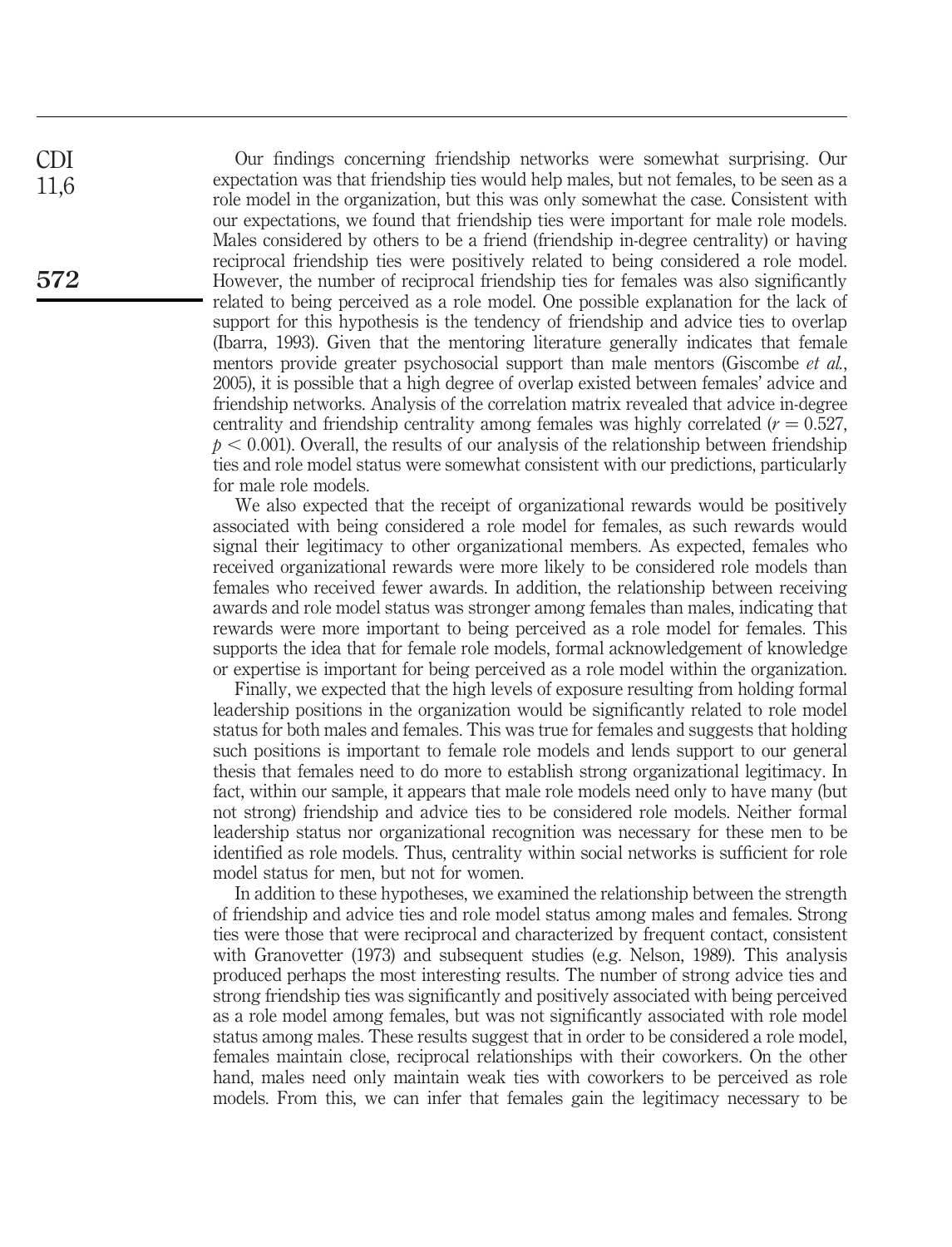considered role models by gaining the trust of their coworkers, or maintaining enough strong relationships with coworkers that others with whom they do not maintain strong relationships become aware of their attributes. In addition, these strong network ties may provide the necessary information to help women overcome some of the stereotyped judgments that may prevent them from being seen as a role model within the organization. Our results clearly show that for women, strength of tie matters for being considered a role model, more so than for male role models.

Overall, our study offers support for the idea that for females, knowledge and legitimacy are important criteria for role model status, whereas for men, relationships within informal networks are key. In order to be perceived as a role model, females in our study needed to give – but not ask for – advice, earn organizational rewards, hold leadership positions in the organization, and maintain strong ties with other organization members. On the other hand, males in our sample merely had to participate in the advice network, regardless of whether or not they were giving or receiving advice, maintain friendship ties, and earn organizational rewards. Understanding that this occurs is important, because it helps to explain why females are not selected as role models by their peers even when they are available, as was the case in the study by Gibson and Cordova (1999).

The finding that strong advice and friendship ties were significantly associated with being perceived as a role model among females – but not males – has potentially important implications for the study of social capital in organizations. Generally, research on social capital by Burt (1992, 2000) and Granovetter (1973) contends that it is difficult to maintain strong ties with individuals from different workgroups and across different levels of the organization. Usually, strong ties reside in a clique, often in an individual's immediate workgroup. Because strong ties result in redundant rather than novel information, they are not positively related to promotion and salary (Burt, 1992, 2000). Rather, it is networks composed of weak ties that span otherwise unconnected sub-groups in the organization (known as "structural holes") that are associated with opportunities that lead to higher salaries and faster promotion. Thus, the strong-tie relationships that females maintain to be perceived as role models may hinder their advancement to upper levels of the organization, according to Burt's view.

This is important, because role models are expected to be an important source of learning for others. If females emulate other females with networks composed mainly of strong ties, and if strong ties will not lead to promotion, then emulating female role models may be counter-productive for one's career progression. In a study of employees in a large electronics organization, Burt (1998) found that female employees were promoted more quickly and attained higher salaries when they borrowed the social capital of a male sponsor. Recent research on mentoring presents the same conclusion: females with white male mentors achieve higher salaries than females with female managers (Dreher and Cox, 1996; Giscombe et al., 2005). Thus, an important future research question deals with the relationship between role model status, career outcomes and gender. Little is known if role models help male or females to be promoted more quickly or earn more money. However, research on social capital, mentoring, and the findings of this study suggest that role models may result in better outcomes for males than females, give that role model status is gendered within the specific organizational context.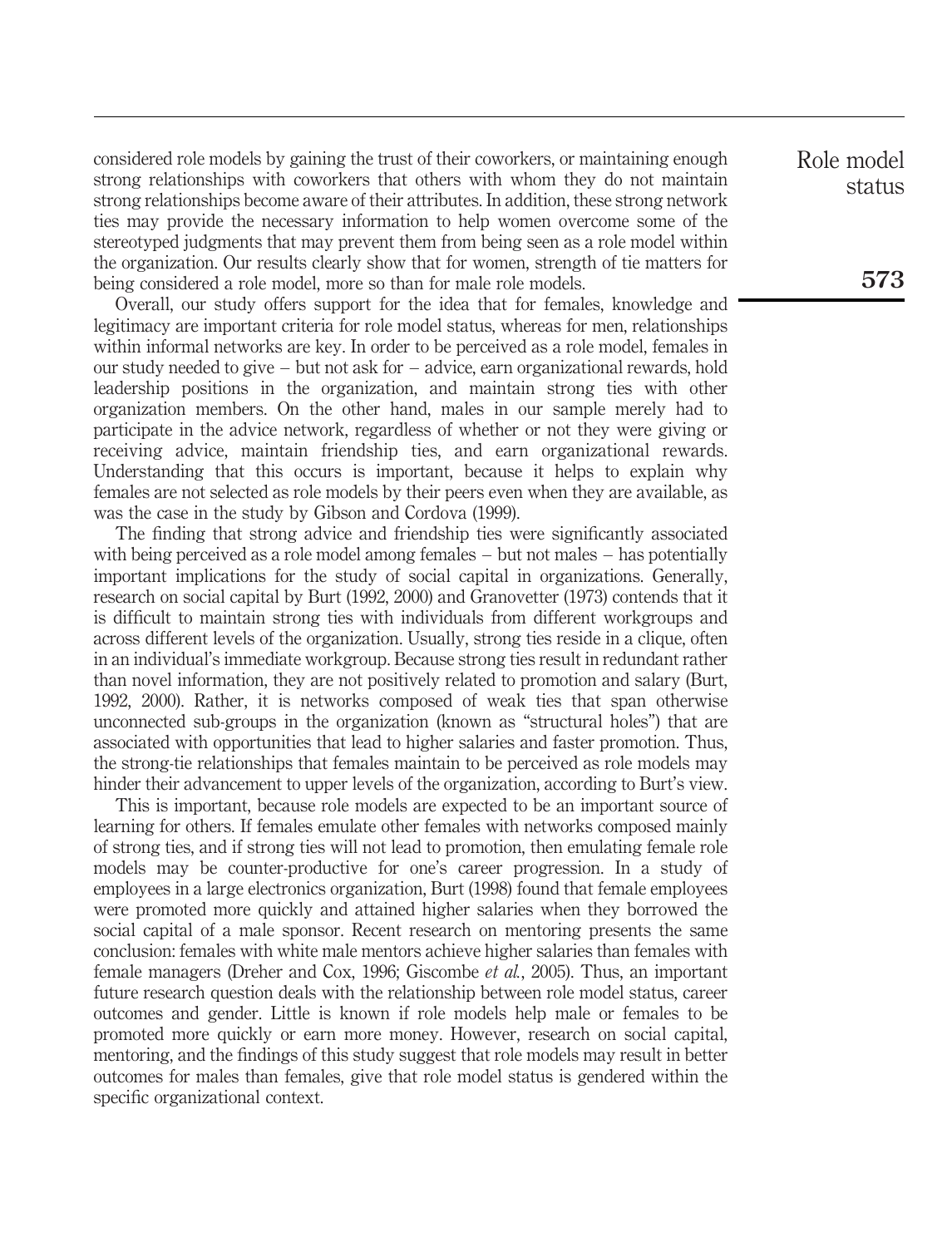Future research assessing the effects of both mentors and role models in the same study would also be useful. Some researchers speculate that the changes currently taking place in the work environment make developmental relationships that are not sponsored by the organization more valuable. Empirical evidence examining this claim would make an important contribution to the literature on careers. Perhaps role models would be positively associated with learning the culture and norms of the organization (Nicholson, 1984; Ostroff and Kozlowski, 1992), while mentors may be more strongly associated with promotion and salary. However, no published research has assessed the differential effects of role models versus mentors in the same study.

This paper has some important limitations that should be mentioned. First, the study is cross-sectional and as a result it is impossible to make strong causal inferences. We adopt the theoretical perspective that having certain attributes and social network positions leads to an individual being perceived as a role model. It is possible that being perceived as a role model leads an employee to improve performance or become more central in organizational networks. We believe that our theoretical perspective makes more sense, however, and it is consistent with the extant research on role models. However, longitudinal studies structured in a manner that allow for causal inferences assessing the directionality of this relationship would be an important contribution.

A second potential limitation of this study is our sample, which consists entirely of part-time students working in a highly decentralized organizational unit. The results of this study may not be generalizable to traditional, hierarchical organizations with long-term, full-time employees. However, researchers such as Arthur and Rousseau (1996) argue that organizations are becoming more decentralized. From this perspective, our sample may have great value for organizations with flatter structures and a non-traditional workforce. However, research comparing the effects of role models in centralized versus decentralized organizations would provide an answer to this question.

Finally, we measured performance using organizational rewards received, not actual job performance as assessed by a supervisor. Research demonstrating that a more concrete measure of performance is associated with being a role model would add value to our research. In addition, it would be interesting to see if organizational citizenship behavior was associated with an employee being perceived as a role model. The role of citizenship would be important to explore because it would focus future attention on the benefits of role model status not only for the individual, but also for the organization.

Our work has practical implications for individuals in organizations, particularly in terms of career development and success. Recall that our discussion began with noting the changing nature of employer-employee relations, organizational structures and diversity of the workforce. It is clear that within this dynamic work environment, a broad set of resources is necessary to help individuals equip themselves and successfully manage their careers. As careers become increasingly "boundaryless" (Arthur and Rousseau, 1996), it is necessary for individuals to tap into critical informal (as well as formal) relationships in order to be effective. The role of factors such as mentoring and role modeling are critical resources for individuals and for organizations (Higgins and Kram, 2001). However, for individuals who are underrepresented in leadership positions within organizations, it is often difficult to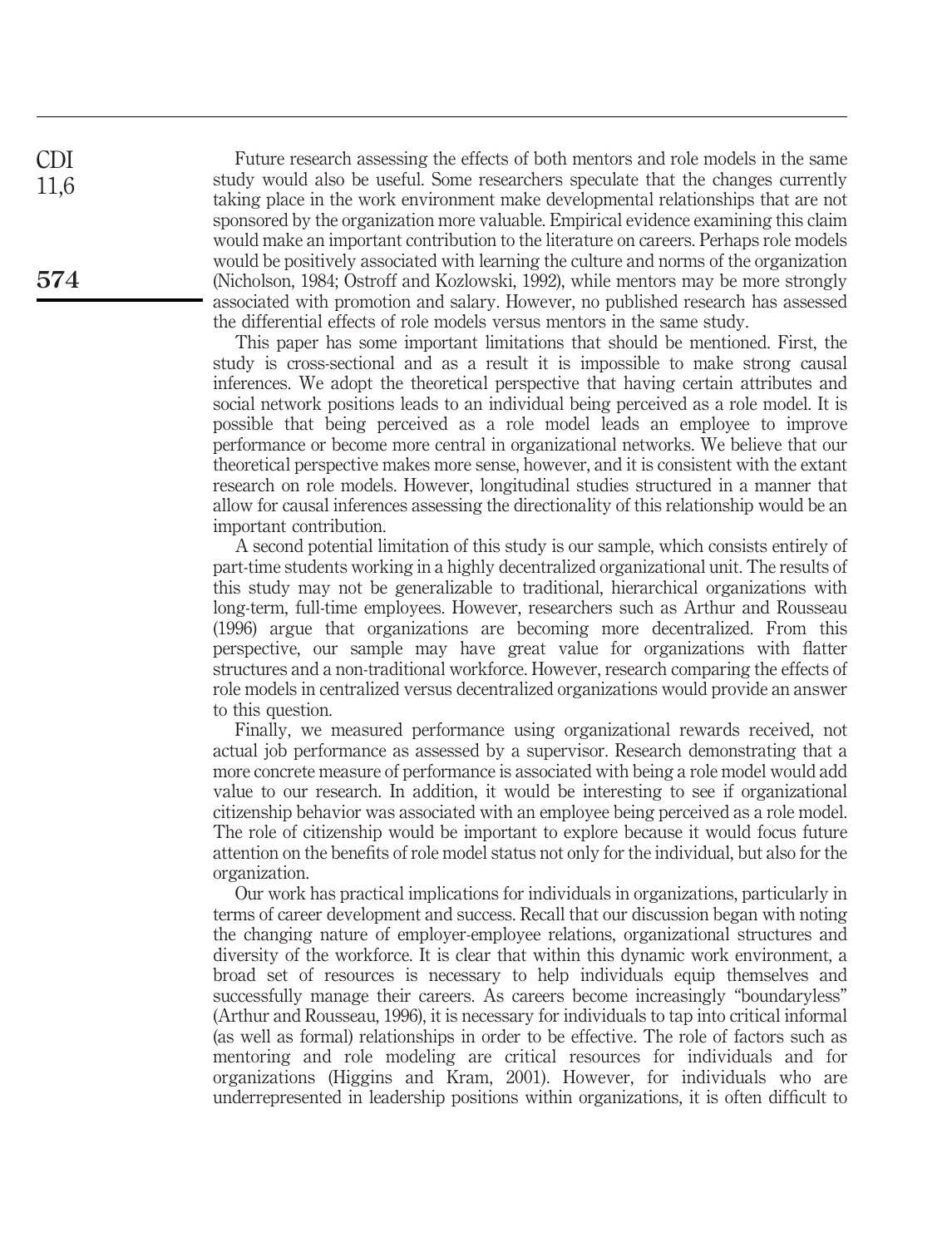form developmental relationships which help them to navigate the embedded nature of organizational culture successfully (see Thomas and Alderfer, 1989) without clear models of success and meaningful relationships with others who understand the challenges they face.

Thomas and Higgins (1996, p. 273) argue that both underrepresented groups as well as majority individuals will be challenged by the "psychological instability that emanates from a work context that does not affirm salient and important aspects of one's personal identity, or provide sufficient information and guidance to sustain one's career growth and development". Our work on role models points to the importance for women of paying attention not only to formal organizational signals (e.g. leadership roles, titles) for legitimacy, but also the strength of their advice and friendship networks for being viewed as a role model or expert within the organization. In addition, while formal roles and advice relationships can be invaluable for women, our data clearly provides a caution that women need to pay attention to the balance between advice-giving and advice-seeking, which clearly has a negative impact on how they are perceived within the organization relative to men. The "double-edge sword" of advice-giving versus advice-seeking on whether women are perceived as role models and subsequently advance in their careers is a valuable question for additional future research.

#### References

- Anderson, N. and Schalk, R. (1998), "The psychological contract in retrospect and prospect", Journal of Organizational Behavior, Vol. 19, pp. 637-47.
- Arthur, M.B. and Rousseau, D.M. (1996), "Introduction: The boundaryless career as a new employment principle", in Arthur, M.B. and Rousseau, D.M. (Eds), The Boundaryless Career, Oxford, New York, NY, pp. 3-20.
- Bandura, A. (1986), Social Foundations of Thought and Action, Prentice-Hall, Englewood Cliffs, NJ.
- Basow, S. and Howe, K. (1985), "Role model influence: effects of sex and sex-role attitudes in college students", Psychology of Women Quarterly, Vol. 4 No. 4, pp. 558-72.
- Blake-Beard, S.D. (in press), "Critical trends and shifts in the mentoring experiences of professional women", CGO Insights, No. 15, CGO, Simmons School of Management, Boston, MA.
- Blake-Beard, S., Murrell, A.J. and Thomas, D.A. (in press), "Unfinished business: the impact of race on understanding mentoring relationships", in Ragins, B.R. and Kram, K.E. (Eds), Handbook of Mentoring, Sage Publications, Thousand Oaks, CA.
- Borgatti, S.P., Everett, M.G. and Freeman, L.C. (1999), UCINET 6.0 Version 1.00, Analytic Technologies, Natick, MA.
- Brass, D.J. (1984), "Being in the right place: a structural analysis of individual differences in an organization", Administrative Science Quarterly, Vol. 29 No. 4, pp. 518-39.
- Brass, D.J. (1985), "Men's and women's networks: a study of interaction patterns and influence in an organization", Academy of Management Journal, Vol. 28 No. 2, pp. 327-43.
- Brass, D.J. and Burkhardt, M.E. (1993), "Potential power and power use: an investigation of structure and behavior", Academy of Management Journal, Vol. 36 No. 3, pp. 441-70.
- Bucher, R. and Stelling, J.G. (1977), Becoming Professional, Sage, Beverly Hills, CA.

Role model status

575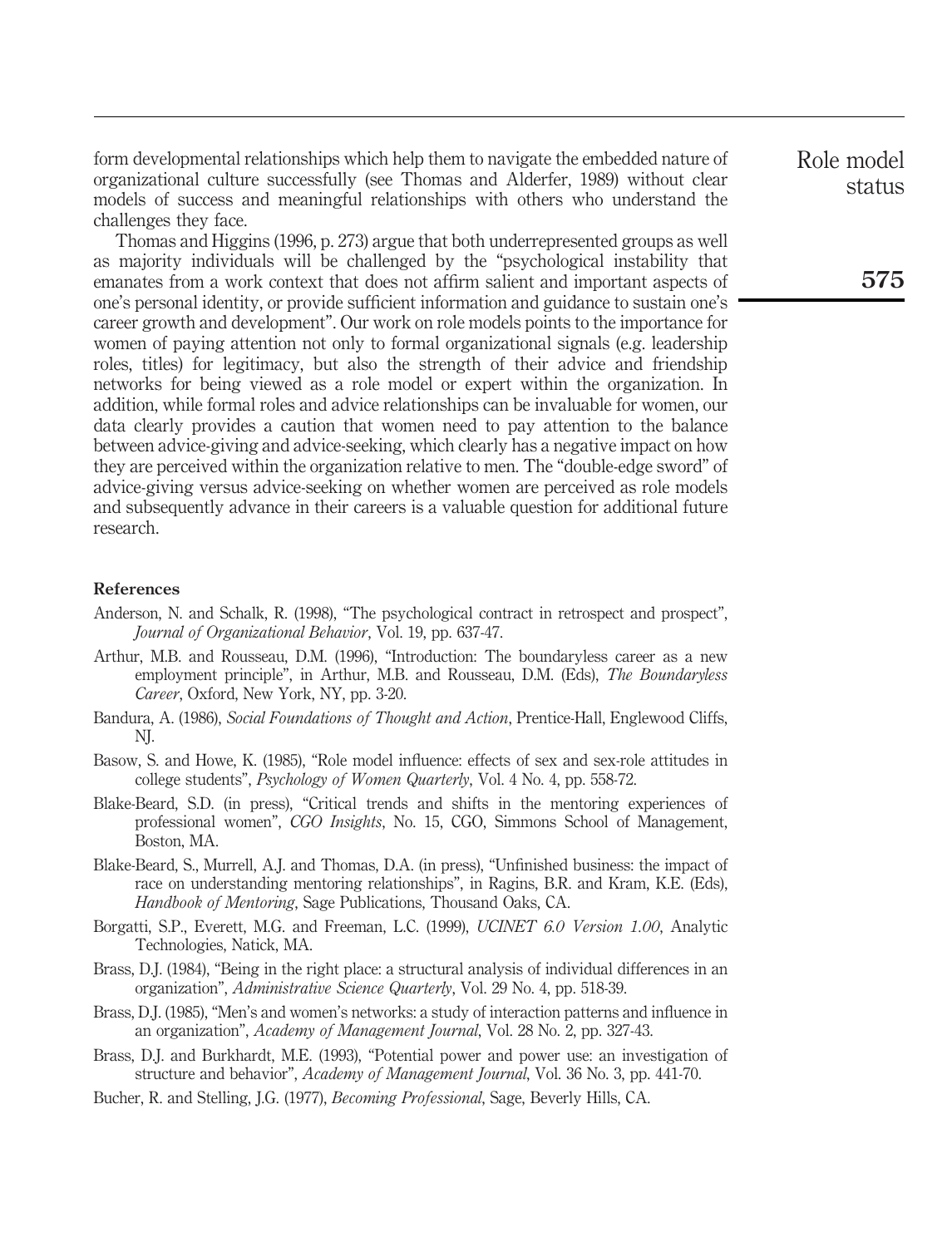| 11,6 | Press, Cambridge, MA.                                                                                                                                                                                                                                                                                      |
|------|------------------------------------------------------------------------------------------------------------------------------------------------------------------------------------------------------------------------------------------------------------------------------------------------------------|
|      | Burt, R. (1998), "The gender of social capital", <i>Rationality and Society</i> , Vol. 10 No. 1, pp. 5-46.                                                                                                                                                                                                 |
|      | Burt, R. (2000), "The network structure of social capital", in Sutton, R. and Staw, B. (Eds),<br>Research in Organizational Behavior, JAI Press, Westport, CT, pp. 345-423.                                                                                                                                |
| 576  | Catalyst (2001), Women of Color Executives: Their Voices, Their Journeys, Catalyst, New York,<br>NY.                                                                                                                                                                                                       |
|      | Downing, R.A., Crosby, F.J. and Blake-beard, S. (2005), "The importance of developmental<br>relationships on women undergraduates' pursuit of science", Psychology of Women<br><i>Quarterly</i> , Vol. 29 No. 4, pp. 419-26.                                                                               |
|      | Dreher, G.F. and Chargois, J.A. (1998), "Gender, mentoring experiences and salary attainment<br>among graduates of an historically black university", Journal of Vocational Behavior,<br>Vol. 53 No. 3, pp. 501-16.                                                                                        |
|      | Dreher, G.F. and Cox, T.H. (1996), "Race, gender, and opportunity: a study of compensation<br>attainment and the establishment of mentoring relationships", Journal of Applied<br><i>Psychology</i> , Vol. 81 No. 3, pp. 297-308.                                                                          |
|      | Ely, R.J. (1994), "The effects of organizational demographics and social identity on relationships<br>among professional women", Administrative Science Quarterly, Vol. 39 No. 2, pp. 203-38.                                                                                                              |
|      | Erikson, E.H. (1985), Childhood and Society, 35th anniversary ed., W.W. Norton, New York, NY.                                                                                                                                                                                                              |
|      | Erkut, S. and Mokros, J.R. (1984), "Professor as role models and mentors for college students",<br>American Educational Review, Vol. 21 No. 2, pp. 399-417.                                                                                                                                                |
|      | Gibson, D.E. (2004), "Role models in career development: new directions for theory and research",<br>Journal of Vocational Behavior, Vol. 65 No. 1, pp. 134-56.                                                                                                                                            |
|      | Gibson, D.E. and Barron, L.A. (2003), "Exploring the impact of role models on older employees",<br>Career Development International, Vol. 8 No. 4, pp. 198-209.                                                                                                                                            |
|      | Gibson, D.E. and Cordova, D.I. (1999), "Women's and men's role models: the importance of<br>exemplars", in Murrell, A.J., Crosby, F.J. and Ely, R.J. (Eds), Mentoring Dilemmas:<br>Developmental Relationships within Multicultural Organizations, Lawrence Erlbaum<br>Associates, Mahwah, NJ, pp. 121-42. |
|      | Giscombe, K., Blake-Beard, S., Murrell, A.J. and Crosby, F.J. (2005), "Race, gender and mentoring:<br>a study of African-American women in the corporate sector", unpublished manuscript.                                                                                                                  |
|      | Goldstein, E. (1979), "Effects of same-sex and cross-sex role models on the subsequent academic<br>productivity of scholars", American Psychologist, Vol. 34, pp. 407-10.                                                                                                                                  |
|      | Granovetter, M. (1973), "The strength of weak ties", American Journal of Sociology, Vol. 78 No. 6,<br>pp. 1360-80.                                                                                                                                                                                         |
|      | Hall, D.T. and Mirvis, P.H. (1996), "The new protean career: psychological success and the path<br>with a heart", in Hall, D.T. (Ed.), The Career Is Dead - Long Live the Career, Jossey-Bass,<br>San Francisco, CA, pp. 15-45.                                                                            |
|      | Hayes-James, E. (2000), "Race-related differences in promotions and support: underlying effects<br>of human and social capital", <i>Organizational Science</i> , Vol. 11 No. 5, pp. 493-508.                                                                                                               |
|      | Higgins, M.C. and Kram, K.E. (2001), "Reconceptualizing mentoring at work: a developmental<br>network perspective", Academy of Management Review, Vol. 26 No. 2, pp. 264-98.                                                                                                                               |
|      | Hiltrop, J. (1995), "The changing psychological contract: the human resource challenge of the<br>1990s", European Management Journal, Vol. 13 No. 3, pp. 286-94.                                                                                                                                           |
|      | Ibarra, H. (1992), "Homophily and differential returns: sex differences in network structure and<br>access in an advertising firm", <i>Administrative Science Quarterly</i> , Vol. 37 No. 3, pp. 422-47.                                                                                                   |
|      |                                                                                                                                                                                                                                                                                                            |
|      |                                                                                                                                                                                                                                                                                                            |
|      |                                                                                                                                                                                                                                                                                                            |

Burt, R.S. (1992), Structural Holes: The Social Structure of Competition, Harvard University

CDI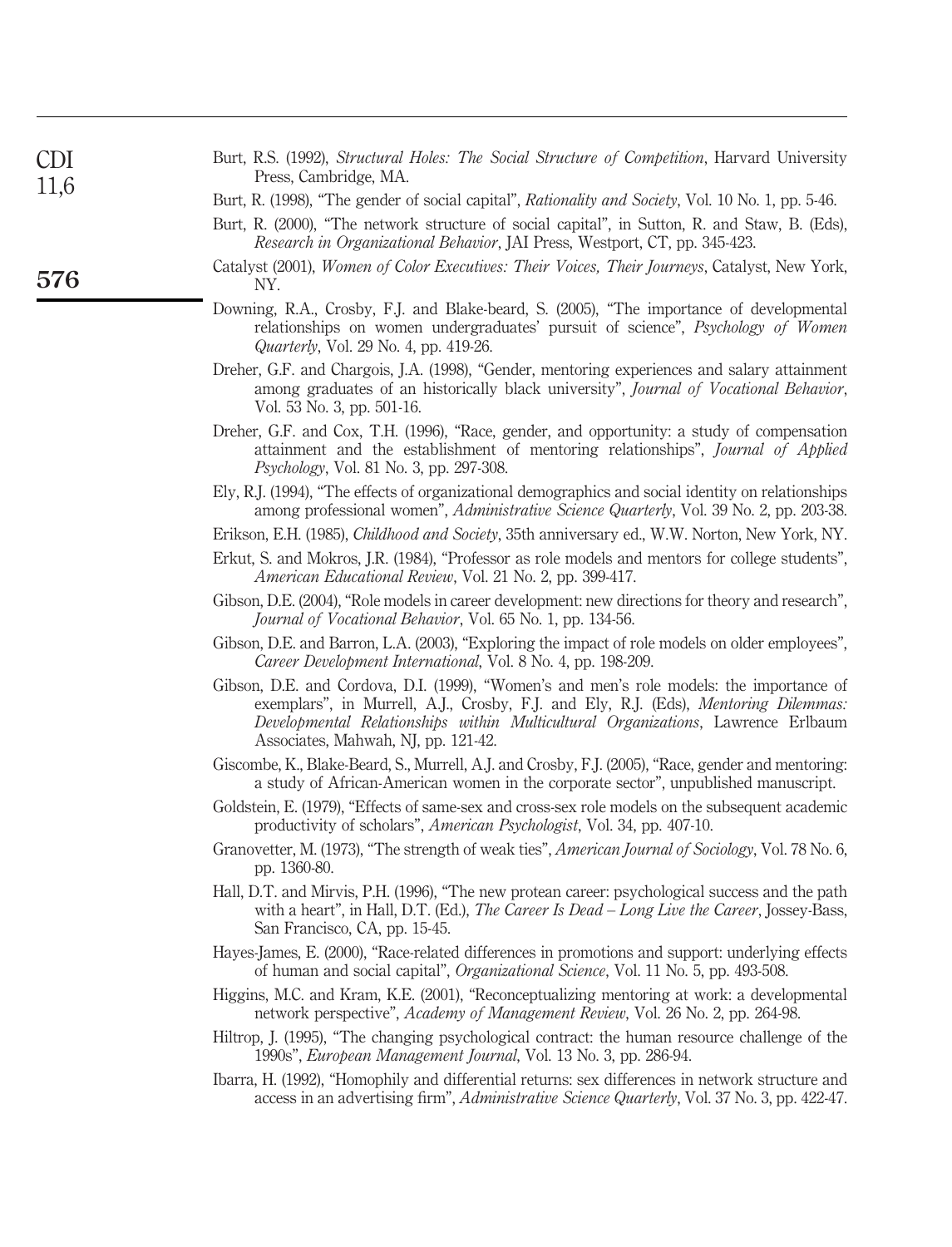| framework", <i>Academy of Management Review</i> , Vol. 18 No. 1, pp. 56-87.                                                                                                                                                                                                               |        |
|-------------------------------------------------------------------------------------------------------------------------------------------------------------------------------------------------------------------------------------------------------------------------------------------|--------|
| Ibarra, H. (1995), "Race, opportunity, and diversity of social circles in managerial networks",<br>Academy of Management Journal, Vol. 38 No. 3, pp. 673-703.                                                                                                                             | status |
| Ibarra, H. (1999), "Provisional selves: experimenting with image and identity in professional<br>adaptation", Administrative Science Quarterly, Vol. 44 No. 4, pp. 764-91.                                                                                                                |        |
| Javidan, M., Bemmels, B., Stratton-Devine, K. and Dastmalchian, A. (1995), "Superior and<br>subordinate gender and the acceptance of superiors as role models", Human Relations,<br>Vol. 48 No. 11, pp. 1271-84.                                                                          | 577    |
| Jehn, K.A. and Shah, P.P. (1997), "Interpersonal relationships and task performance:<br>an examination of mediating processes in friendship and acquaintance groups", Journal<br>of Personality and Social Psychology, Vol. 72 No. 4, pp. 775-90.                                         |        |
| Kanter, R.M. (1977), "Some effects of proportion on group life: skewed sex relations and<br>responses to token women", American Journal of Sociology, Vol. 82 No. 5, pp. 965-90.                                                                                                          |        |
| Kohlberg, L. (1963), "Moral development and identification", in Stevenson, H.W. (Ed.), Child<br>Psychology: The Sixty-second Yearbook of the National Society for the Study of Education,<br>Part 1, University of Chicago Press, Chicago, IL, pp. 277-332.                               |        |
| Krumboltz, J.D. (1996), "A learning theory of career counseling", in Savickas, M.L. and Walsh,<br>W.B. (Eds), Handbook of Career Counseling Theory and Practice, Davis-Black<br>Publishing/Consulting Psychologists Press, Palo Alto, CA, pp. 55-80.                                      |        |
| Lockwood, P. (2006), "Someone like me can be successful: do college students need same-gender<br>role models?", <i>Psychology of Women Quarterly</i> , Vol. 30 No. 1, pp. 36-46.                                                                                                          |        |
| Lockwood, P. and Kunda, Z. (1997), "Superstars and me: predicting the impact of role models on<br>the self", Journal of Personality and Social Psychology, Vol. 73 No. 1, pp. 91-103.                                                                                                     |        |
| Lockwood, P. and Kunda, Z. (1999), "Increasing the salience of one's best selves can undermine<br>inspiration by outstanding role models", Journal of Personality and Social Psychology,<br>Vol. 76 No. 2, pp. 214-28.                                                                    |        |
| Lockwood, P., Jordan, C.H. and Kunda, Z. (2002), "Motivation by positive or negative role models:<br>regulatory focus determines who will inspire us", Journal of Personality and Social<br><i>Psychology</i> , Vol. 83 No. 4, pp. 854-64.                                                |        |
| Lockwood, P., Marshall, T.C. and Sadler, P. (2005), "Promoting success or preventing failure:<br>cultural differences in motivation by positive and negative role models", Personality and<br>Social Psychology Bulletin, Vol. 31 No. 3, pp. 379-93.                                      |        |
| Lockwood, P., Sadler, P., Fyman, K. and Tuck, S. (2004), "To do or not to do? Using positive and<br>negative role models to harness motivation", Social Cognition, Vol. 22 No. 4, pp. 422-50.                                                                                             |        |
| Mehra, A., Kilduff, M. and Brass, D.J. (1998), "At the margins: a distinctiveness approach to the<br>social identity and social networks of underrepresented groups", Academy of Management<br><i>Journal</i> , Vol. 41 No. 4, pp. 441-52.                                                |        |
| Meyerson, D. and Fletcher, J.K. (2000), "A modest manifesto for shattering the glass ceiling",<br><i>Harvard Business Review, Vol. 78 No. 1, pp. 126-36.</i>                                                                                                                              |        |
| Murrell, A.J. and James, E.H. (2001), "Gender and diversity in organizations: past, present and<br>future directions", Sex Roles, Vol. 45 Nos 5-6, pp. 243-57.                                                                                                                            |        |
| Murrell, A.J. and Zagenczyk, T. (2006), "Gender, race and role model status: exploring the impact<br>of informal developmental relationships on management careers", in Karsten, M. (Ed.),<br>Gender, Ethnicity and Race in the Workplace, Greenwood/Praeger Publishers, Westwood,<br>CT. |        |
|                                                                                                                                                                                                                                                                                           |        |

Ibarra, H. (1993), "Personal networks of women and minorities in management: a conceptual

Role model

framework", Academy of Management Review, Vol. 18 No. 1, pp. 56-87.